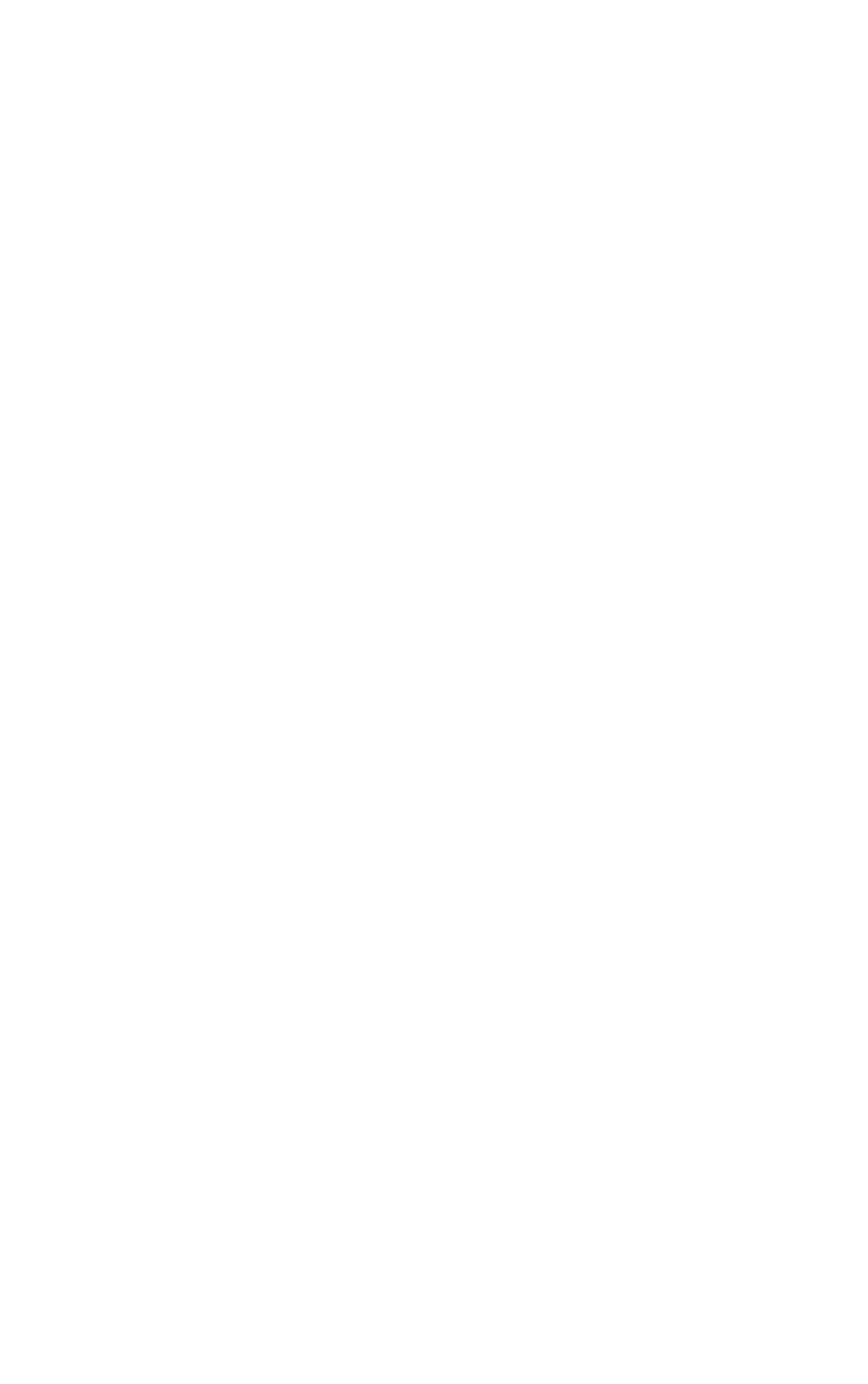HP Fast InfraRed Receiver for HP LaserJet Printers and HP Mopiers

# User Guide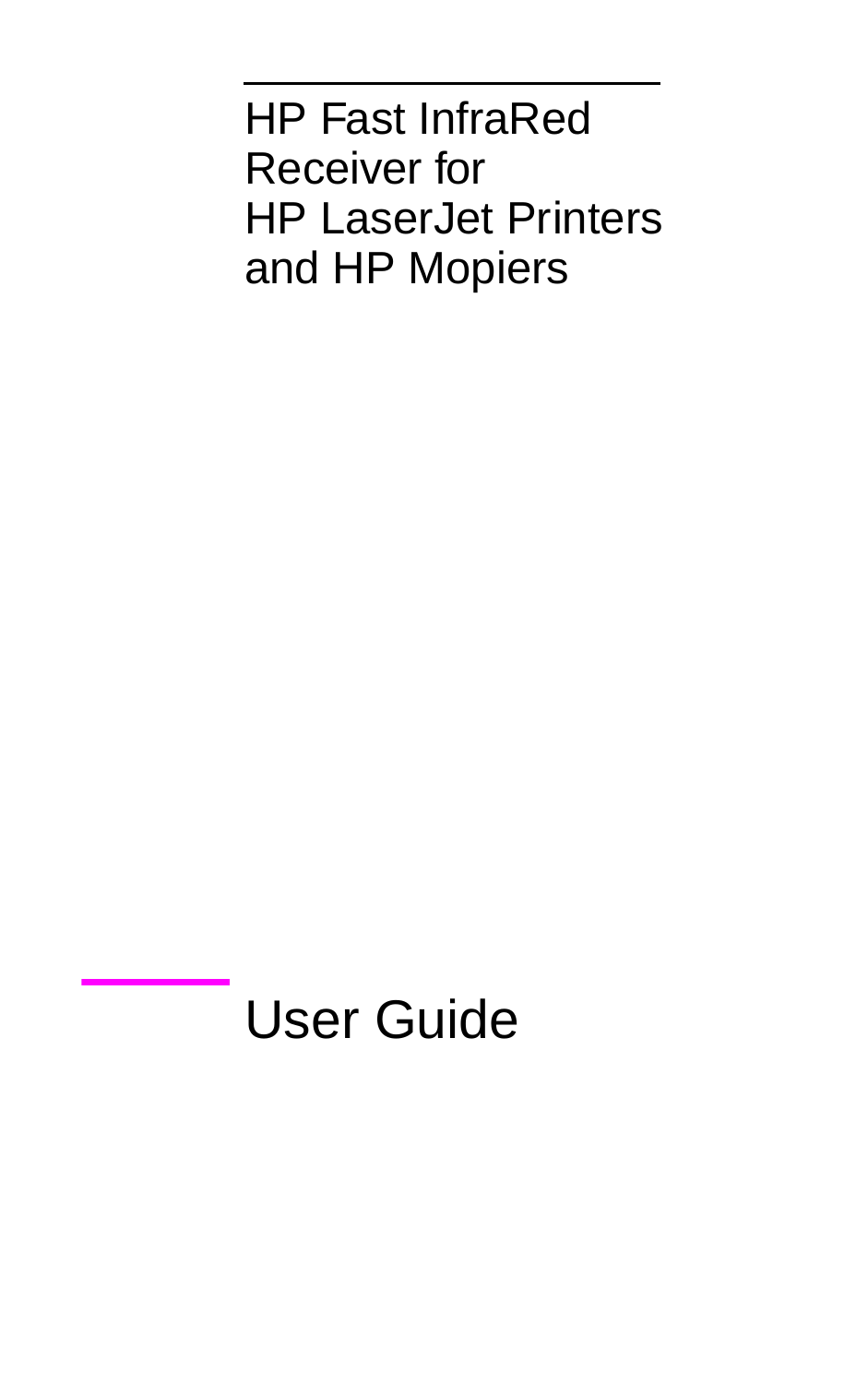© Copyright Hewlett-Packard Company 1999

All Rights Reserved. Reproduction, adaptation, or translation without prior written permission is prohibited, except as allowed under the copyright laws.

First Edition, February 1999

#### **Warranty**

The information contained in this document is subject to change without notice.

Hewlett-Packard makes no warranty of any kind with respect to this information. HEWLETT-PACKARD SPECIFICALLY DISCLAIMS THE IMPLIED WARRANTY OF MERCHANTABILITY AND FITNESS FOR A PARTICULAR PURPOSE.

Hewlett-Packard shall not be liable for any direct, indirect, incidental, consequential, or other damage alleged in connection with the furnishing or use of this information.

#### **Trademark Credits**

Microsoft®, MS Windows.<sup>®</sup> Windows<sup>®</sup>. and Windows NT<sup>®</sup> are U.S. registered trademarks of Microsoft Corporation.

PostScript<sup>™</sup> is a trademark of Adobe Systems Incorporated which may be registered in certain jurisdictions.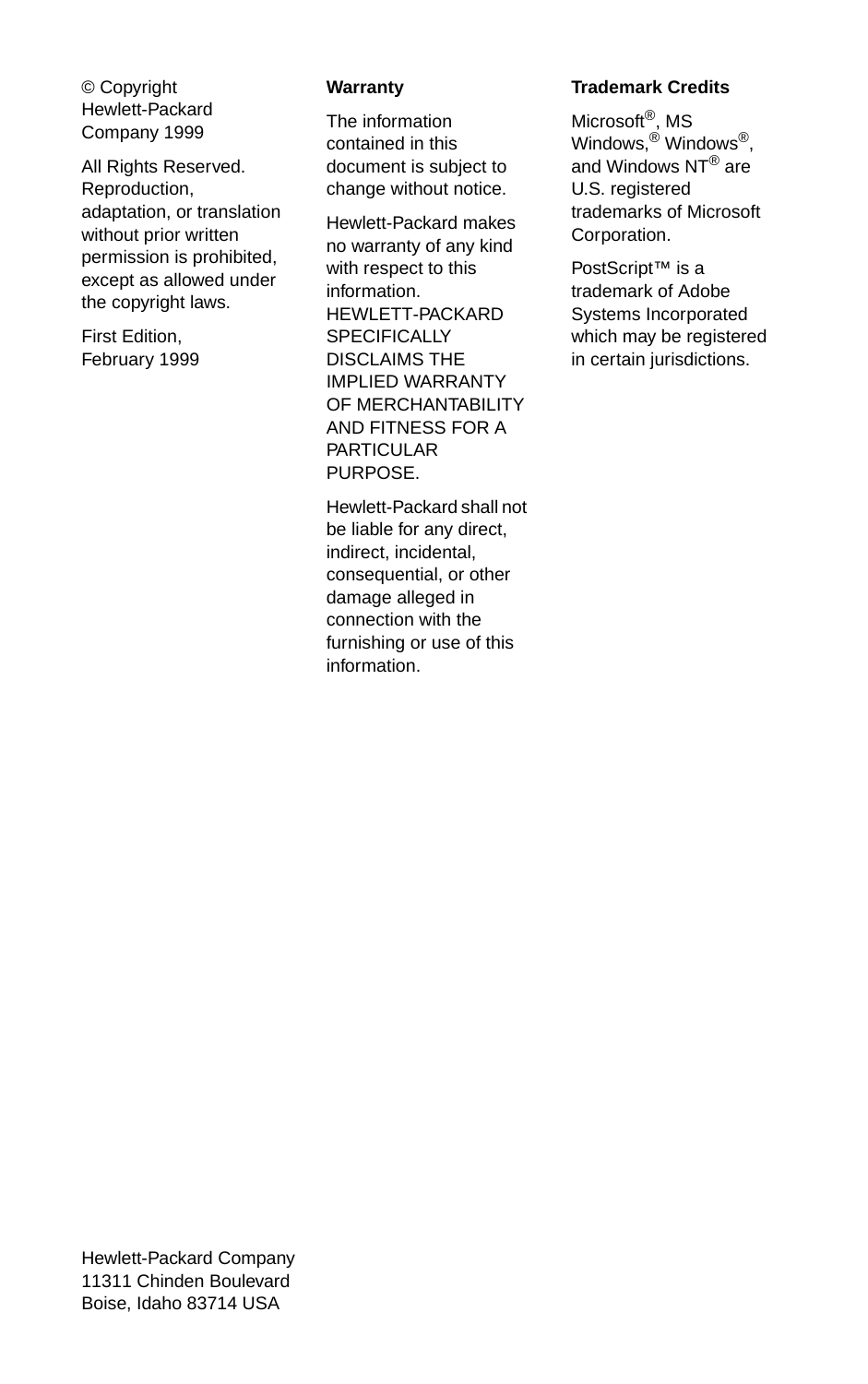# Table of Contents

| Installing the HP Fast InfraRed Receiver5      |  |
|------------------------------------------------|--|
|                                                |  |
| Installing the IR Driver in Macintosh OS 8     |  |
|                                                |  |
| Setting Up to Print with Windows 9x 9          |  |
| Setting Up to Print with Macintosh9            |  |
|                                                |  |
|                                                |  |
| Cleaning the HP Fast InfraRed Receiver12       |  |
|                                                |  |
|                                                |  |
|                                                |  |
|                                                |  |
|                                                |  |
| U.S.A. Federal Communications Commission (FCC) |  |
|                                                |  |
| Canadian Department of Communications (DOC)    |  |
|                                                |  |
|                                                |  |
|                                                |  |
|                                                |  |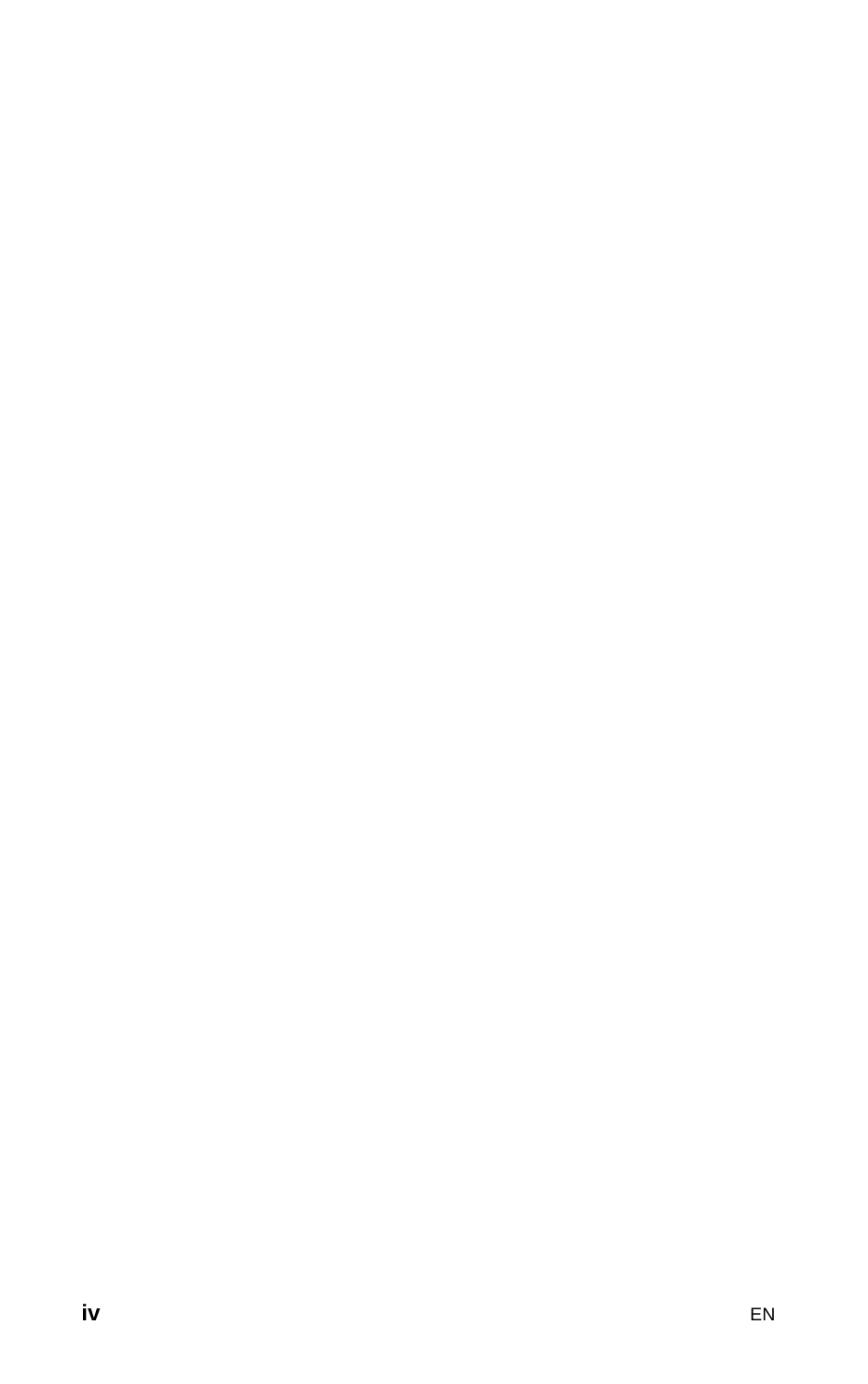# <span id="page-6-0"></span>HP Fast InfraRed Receiver

## **Overview**

Thank you for purchasing the HP Fast InfraRed Receiver. This device is an infrared (IR) adapter that complies with the communications protocol specifications established by the InfraRed Data Association (IRDA).

### **CAUTION**

Only connect the HP Fast InfraRed Receiver to an HP LaserJet printer or mopier. Connecting the HP Fast InfraRed Receiver to a different device may damage the device.

The HP Fast InfraRed Receiver enables wireless printing from any IRDA-compliant portable device (such as a portable computer) to HP LaserJet printers and mopiers equipped for fast serial infrared operation.

Because this printer has HP JetSend Communications Technology built in, the HP Fast InfraRed Receiver also allows wireless printing from any HP JetSend-enabled IR sending appliance.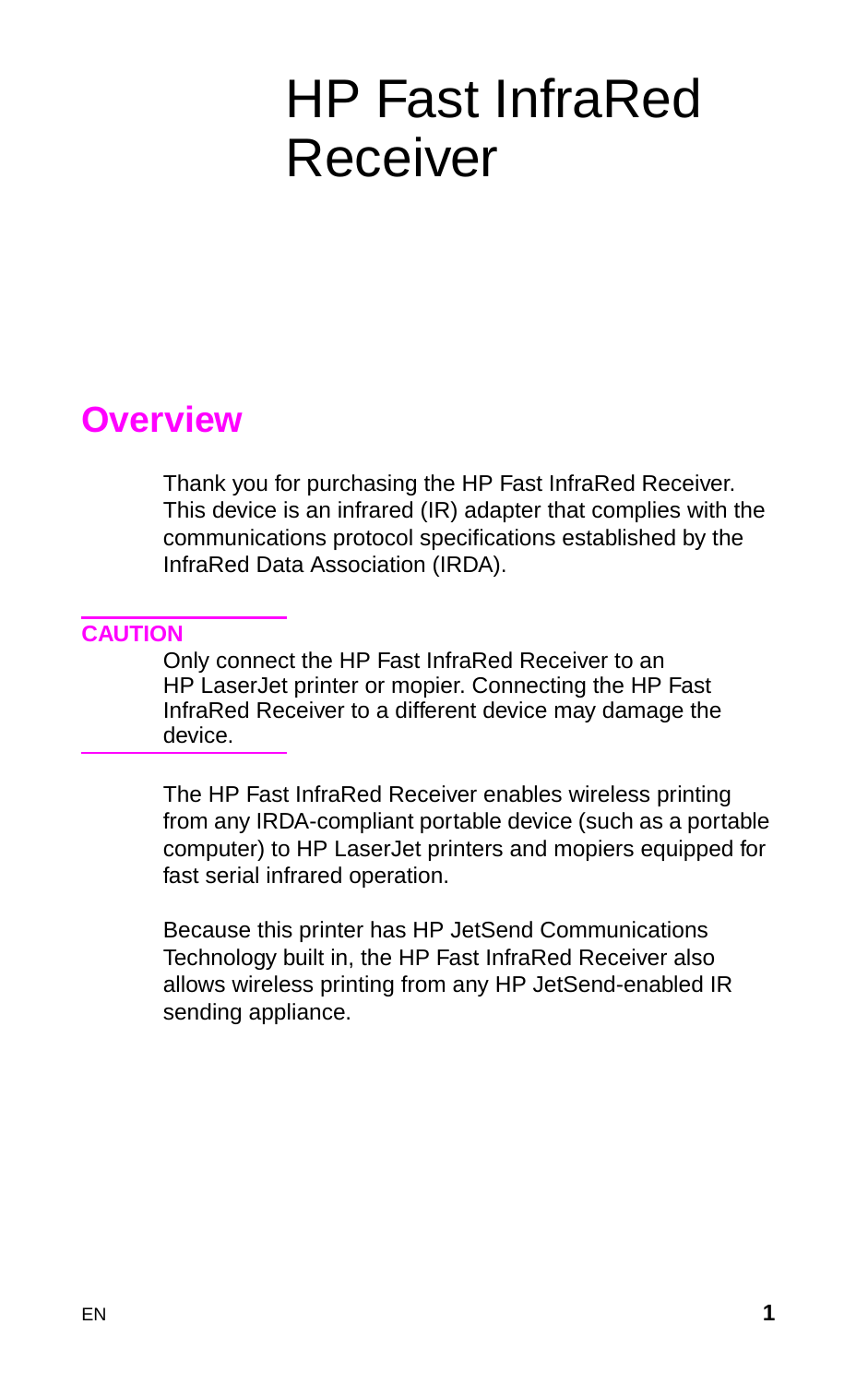<span id="page-7-0"></span>The printing connection is maintained by positioning the sending IR port within operating range of the receiving IR port (see ["Executing the Print Job" on page 10](#page-15-0)). Note that the connection can be blocked by objects such as a hand, paper, direct sunlight, or any bright light shining into either IR port.

## **System Requirements**

In order to print with the HP Fast InfraRed Receiver, you will need:

- HP LaserJet printer or mopier equipped with fast serial infrared capability
- IRDA-compliant portable or other IR-capable host supporting IRLPT or HP JetSend over IR
- Microsoft<sup>®</sup> Windows<sup>®</sup> 9x, Mac OS 8.5, or Apple LaserWriter 8.6 driver or higher

#### **Note**

Older non-IRDA-compliant portable computers may not be compatible with the HP Fast InfraRed Receiver. If you experience problems when attempting to print with the HP Fast InfraRed Receiver, contact the manufacturer or dealer of your portable computer to verify compatibility with the IRDA standard.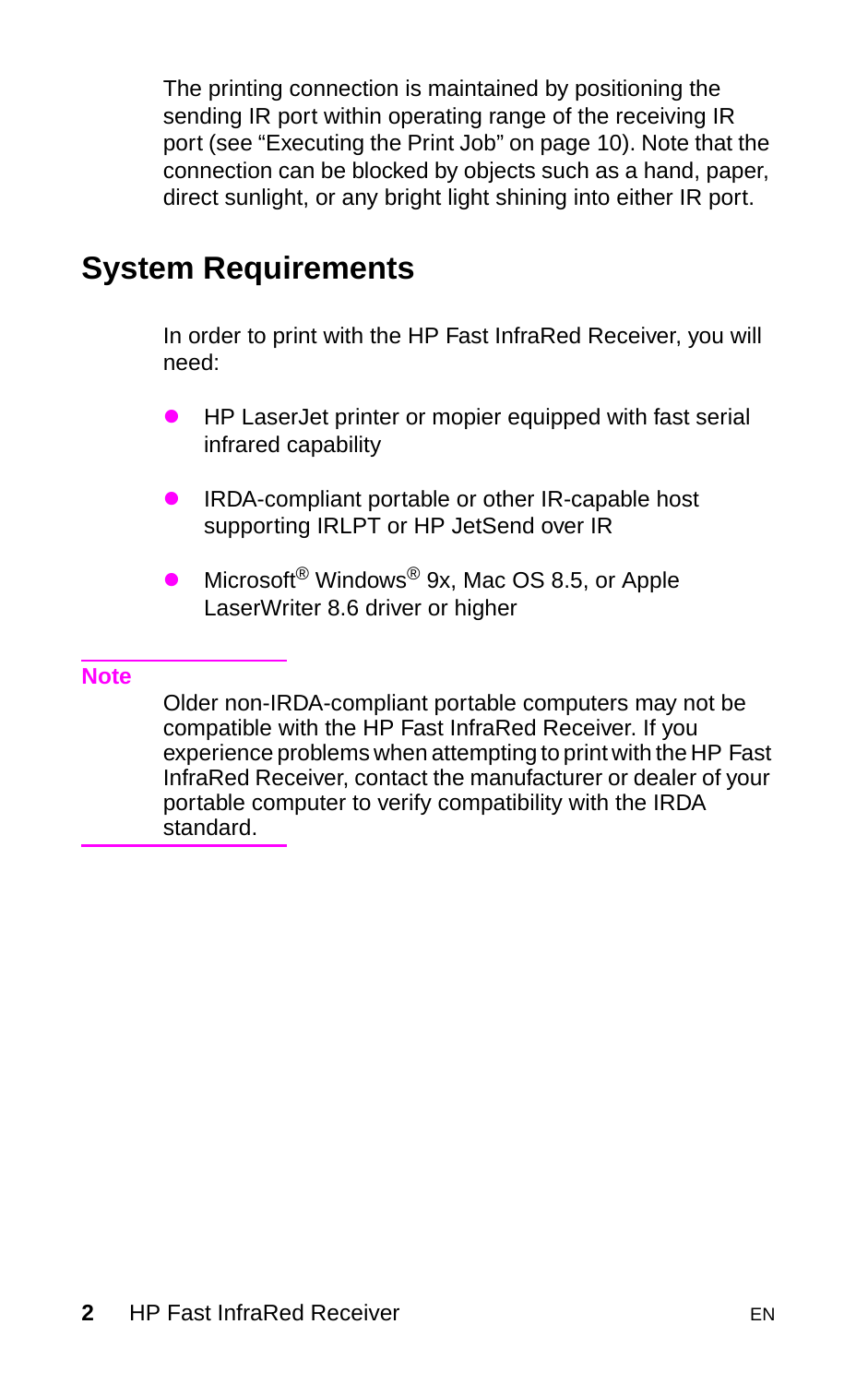## <span id="page-8-0"></span>**Features**

- **•** Complies with IRDA communications protocol specifications
- **•** Compatible with a wide variety of IRDA-compliant portable computers
- $\bullet$  Provides wireless data transfer
- $\bullet$  Transmits data at speeds up to 4 Mbps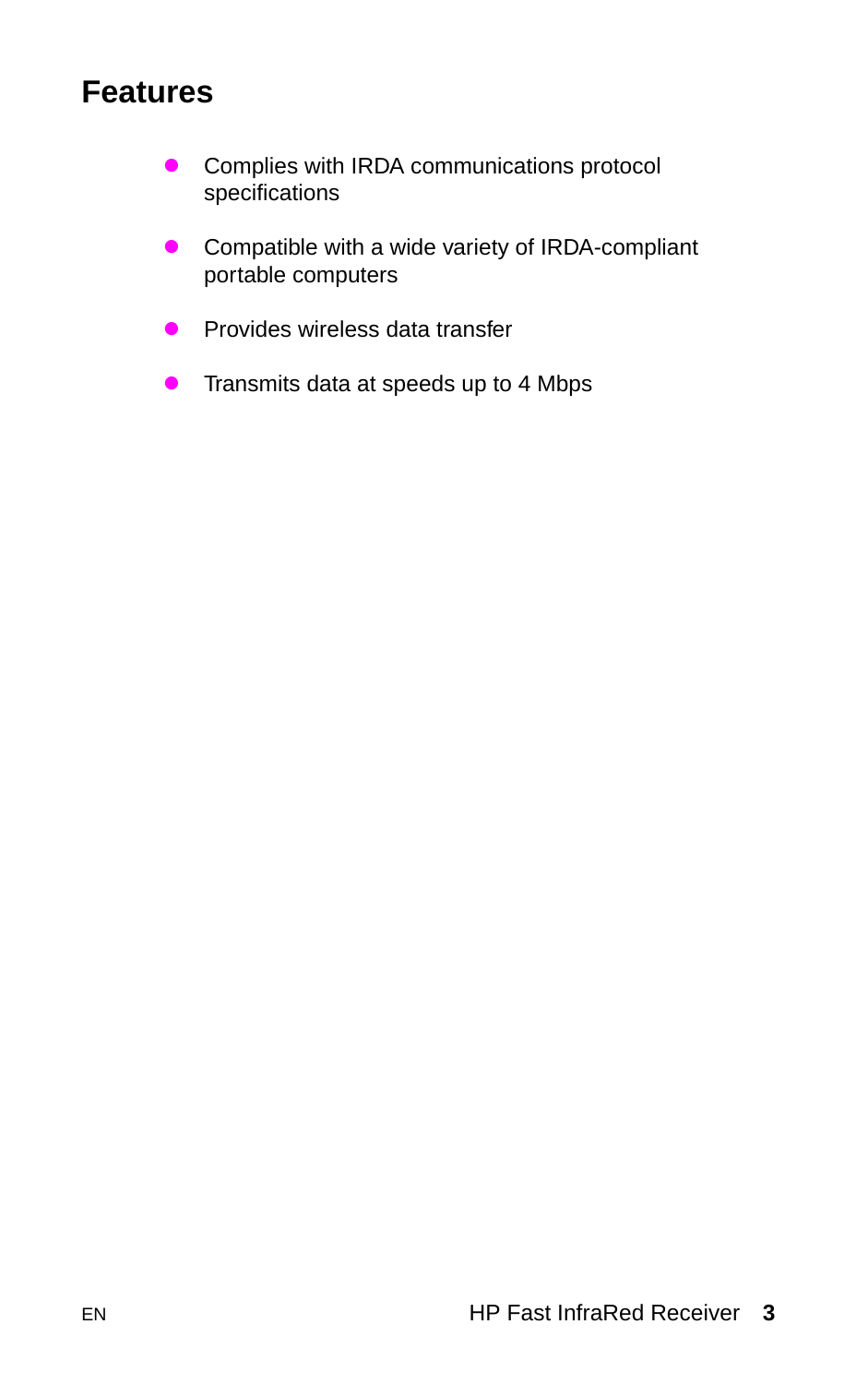# <span id="page-9-0"></span>**Getting Started**

This section contains procedures for installing the HP Fast InfraRed Receiver. The main steps include:

- **•** Installing the HP Fast InfraRed Receiver
- Installing the IR driver in Windows 9x or Mac OS



**Figure 1** HP Fast InfraRed Receiver Package Contents

- **1** HP Fast InfraRed Receiver
- **2** Velcro fasteners
- **3** User Guide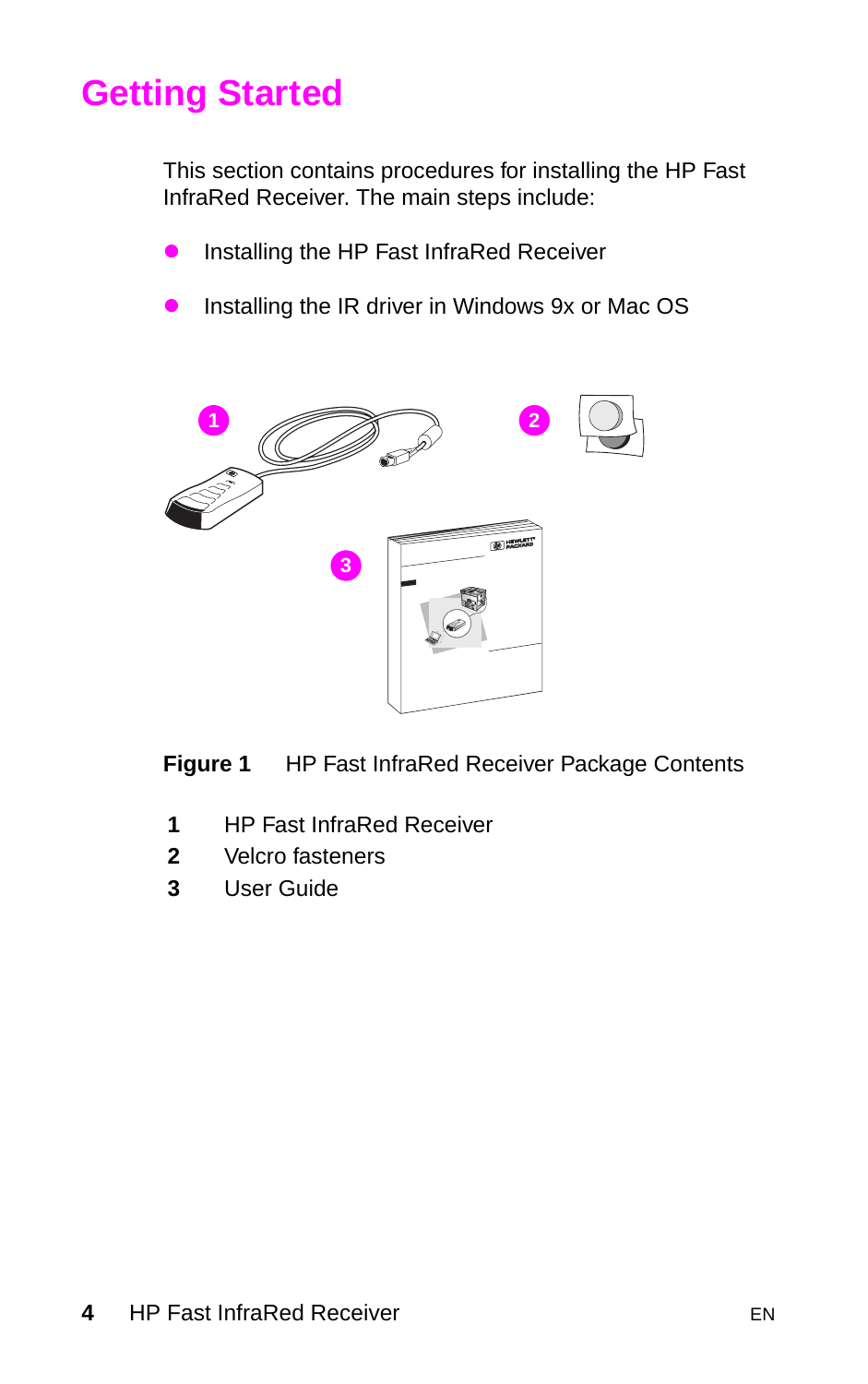## <span id="page-10-0"></span>**Installing the HP Fast InfraRed Receiver**





Follow the instructions below to print a configuration page.

- **1** Turn the printer's power switch off.
- **2** Attach the HP Fast InfraRed Receiver to the IR port on the rear of the HP LaserJet printer.
- **3** Turn the printer's power switch on.
- **4** On the control panel, make sure the printer is on and the READY message is displayed.
- **5** Press Menu until the display reads INFORMATION MENU.
- **6** Press Item until the display reads PRINT CONFIGURATION.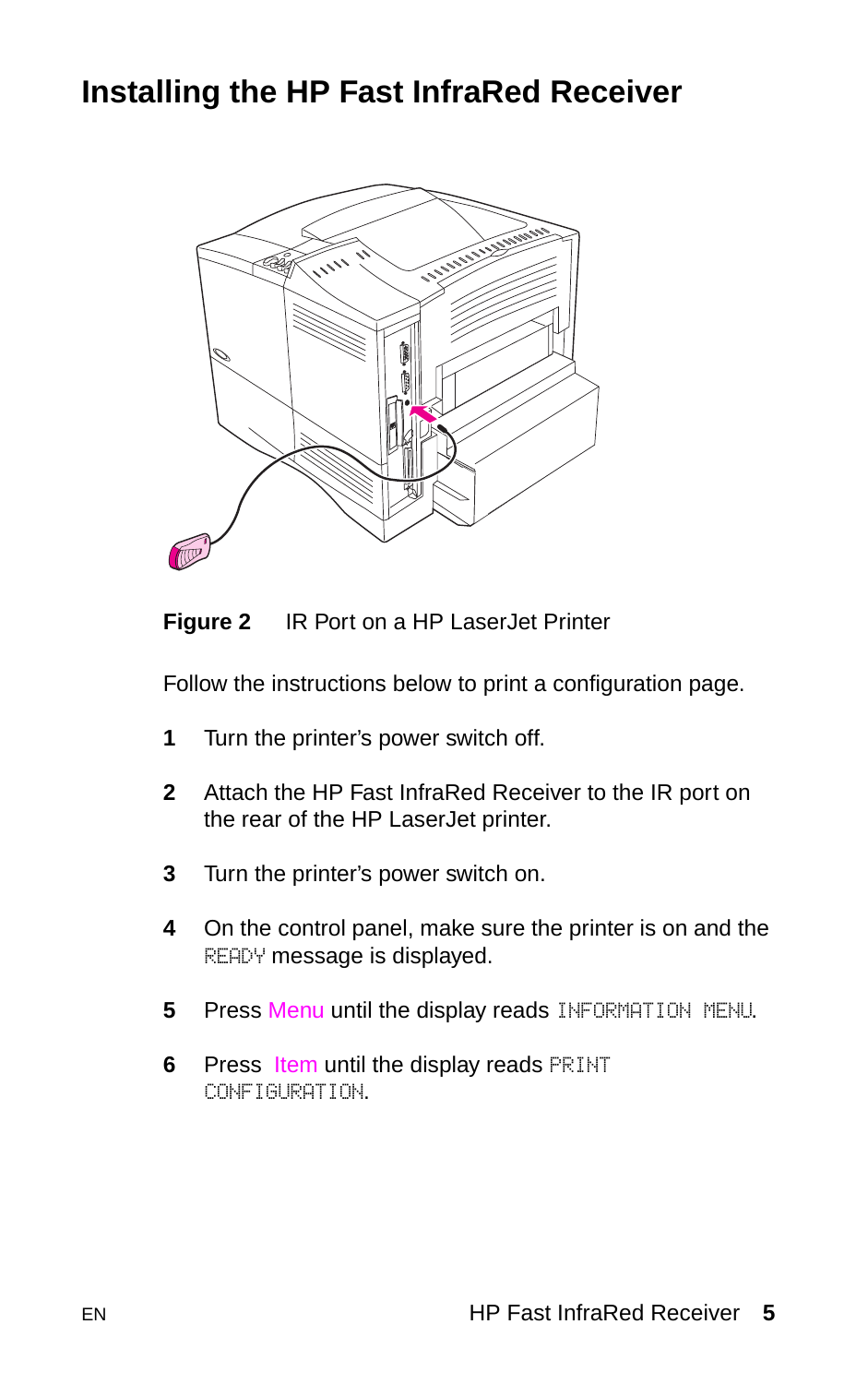**7** Press Select to print the configuration page. The configuration page shows the printer's current configuration.

An HP JetDirect network configuration page will also print for networked printers and mopiers.

A configuration summary prints. On the first page of the printout, under Installed Personalities and Options, check for "IR POD (IRDA-Compliant)."

The HP Fast InfraRed Receiver can be placed on a table or attached to the side of the printer using the Velcro fasteners shown in [Figure 3 on page 7.](#page-12-0)

To attach the HP Fast InfraRed Receiver on the side of the printer, continue with steps 1 and 2.

- **1** Attach one Velcro faster to the round depression on the underside of the HP Fast InfraRed Receiver (see [Figure 3](#page-12-0)).
- **2** Attach the remaining Velcro fastener to the side of the printer (see [Figure 3\)](#page-12-0).

When the HP Fast InfraRed Receiver is situated on the printer, it should be close to the printer's front edge as shown in [Figure 4.](#page-12-0) This location allows for the largest possible area in which the portable computer's IR port can operate. The required alignment of devices is described in ["Executing the](#page-15-0)  [Print Job" on page 10.](#page-15-0)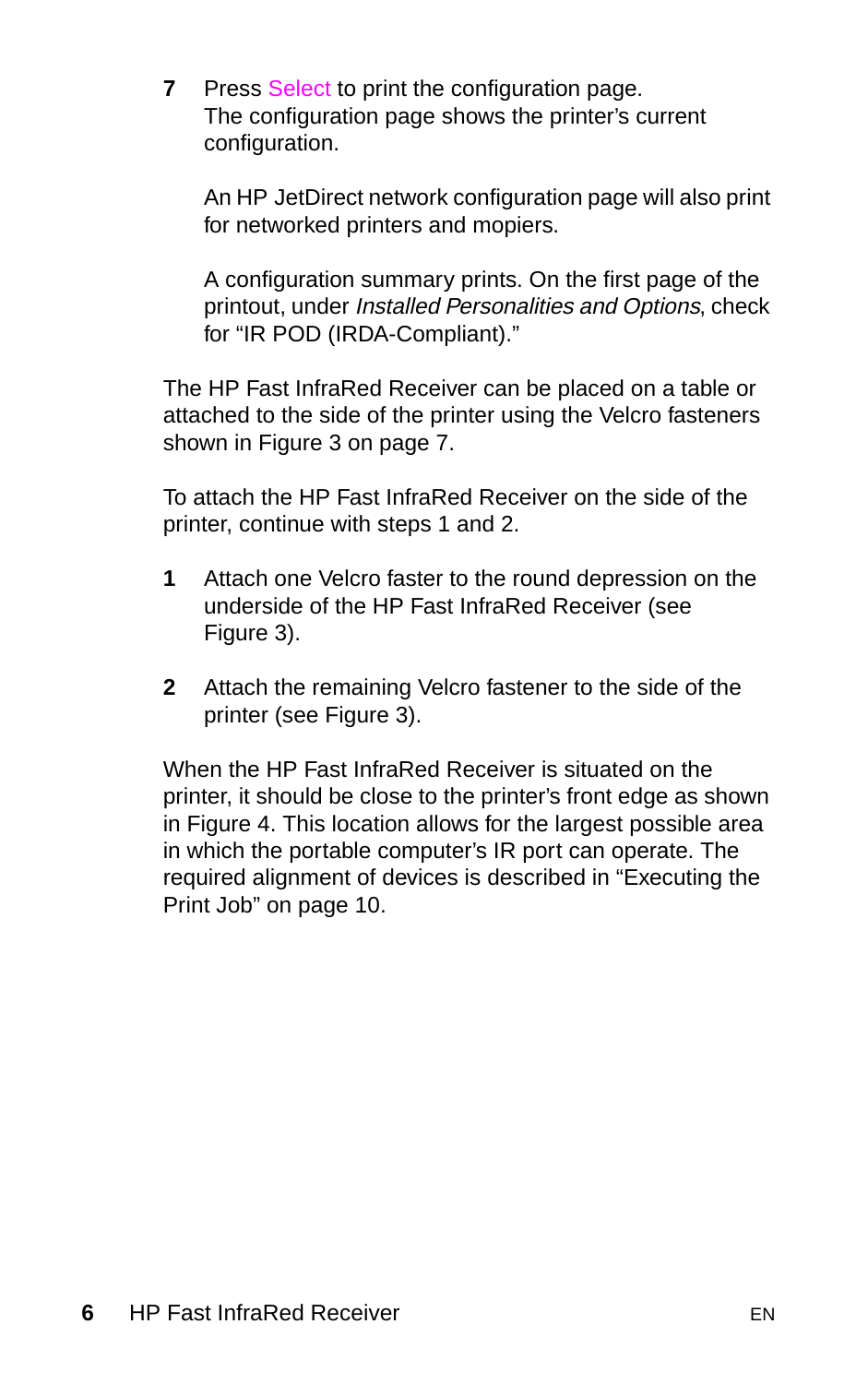<span id="page-12-0"></span>





**Figure 4** HP Fast InfraRed Receiver After Installation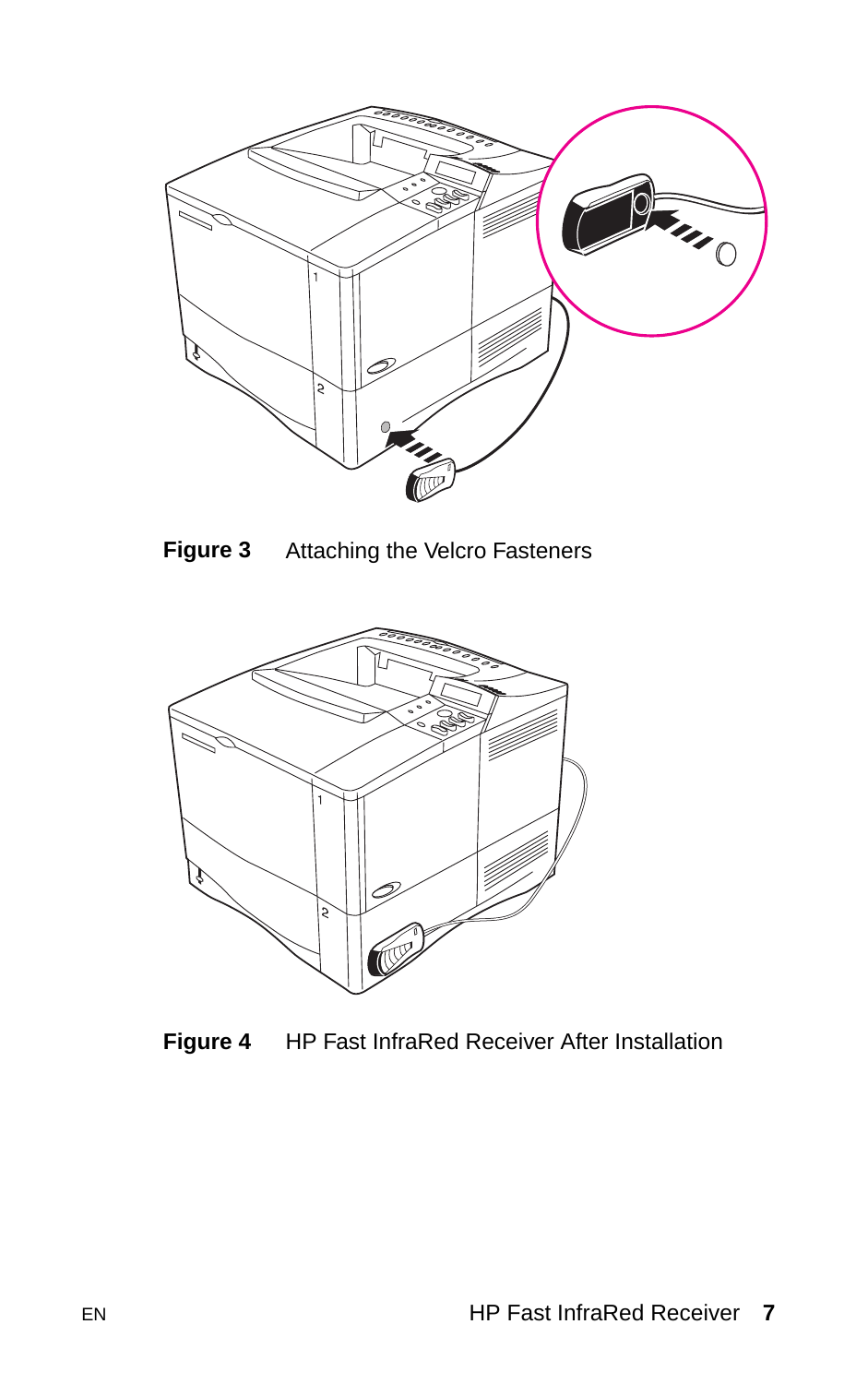## <span id="page-13-0"></span>**Installing the IR Driver in Windows 9x**

If your version of Windows does not have the HP Fast InfraRed driver pre-installed, you can download it from the Internet at no charge. The address is **http://www.microsoft.com/windows**. Use the search feature on the web page to locate the correct driver.

After downloading the InfraRed driver, complete these steps:

- **1** Start the SETUP.EXE program to invoke the Windows 95 Add InfraRed Device wizard.
- **2** When the wizard announces New Hardware Found events for the IR serial and parallel ports, you can enable the IR device immediately after the wizard is finished.
- **3** Restart the computer.

## **Installing the IR Driver in Macintosh OS**

The HP Fast InfraRed driver is pre-installed with Mac OS 8.5 or newer. If your Mac OS is older than 8.5, you can download the Apple LaserWriter 8.6 driver, which supports IR printing, from the World Wide Web at no charge from www.apple.com.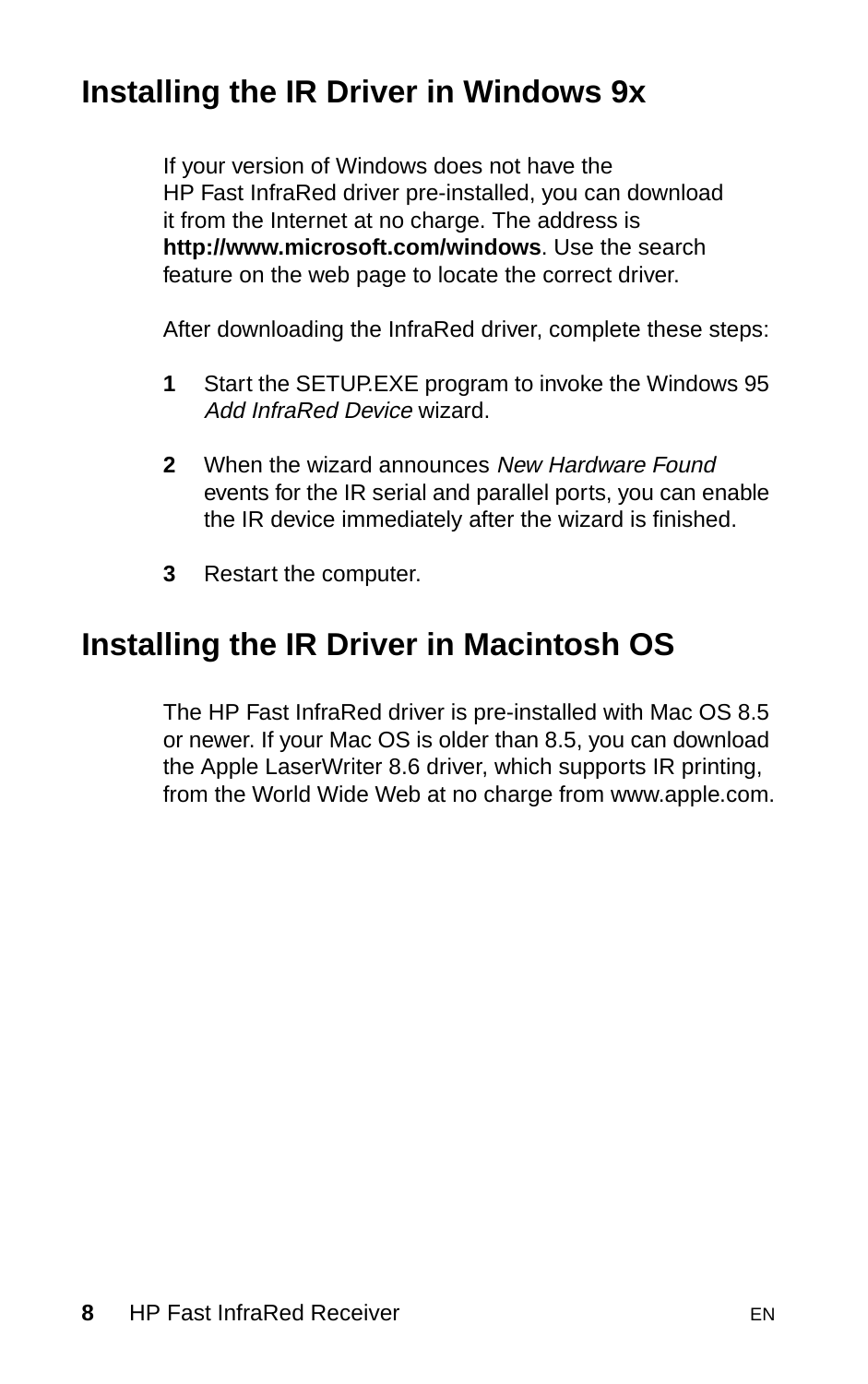# <span id="page-14-0"></span>**Printing with the HP Fast InfraRed Receiver**

## **Setting Up to Print with Windows 9x**

Before launching the HP Fast InfraRed driver, complete the following steps:

- **1** From the **Printers** panel, select your HP LaserJet printer as the default printer.
- **2** While in the same **Printers** panel, go to **Properties/ Details**, and make sure that **Virtual Infrared LPT Port** is selected.
- **3** Select the file to print.

## **Setting Up to Print with Macintosh**

- **1** Launch the **Desktop Printer Utility**.
- **2** Click the **Printer (InfraRed)** from the **New Printer** window. Click **OK**, then click **Change**.
- **3** From the **PostScript Printer Description** window, click the desired printer to print to.
- **4** From the **File** menu, select **Save**.
- **5** From the **File Browser** window, name your desktop printer, then click **Save**.
- **6** Quit out of the **Desktop Printer Utility**.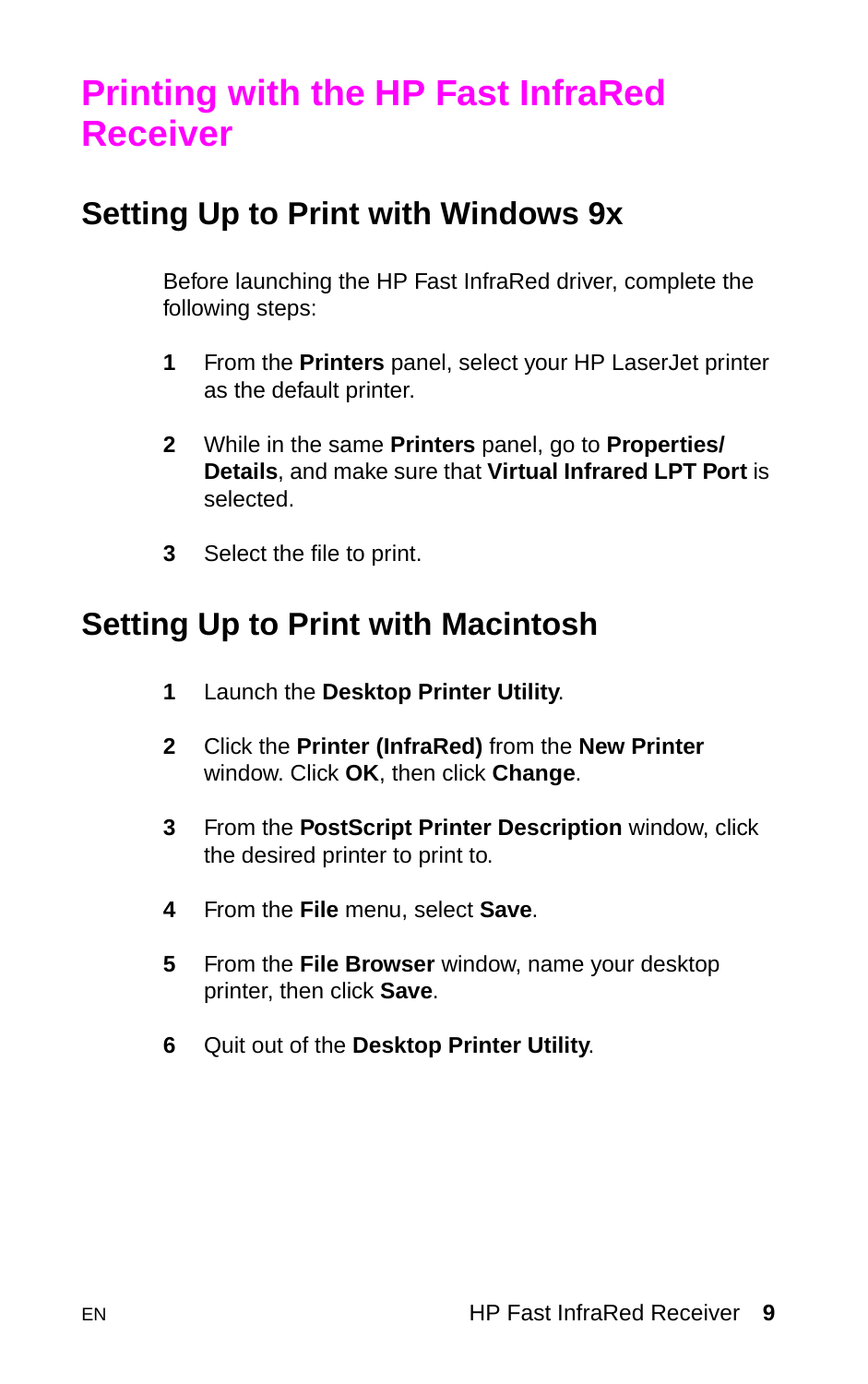## <span id="page-15-0"></span>**Executing the Print Job**

**1** Align your portable computer (or other portable device equipped with an IRDA-compliant IR window) within 1 meter (2 to 3 feet maximum) of the HP Fast InfraRed Receiver. The IR window must be at an angle of +/- 15 degrees to ensure an effective connection for printing. Figure 5 illustrates the required alignment of devices necessary for printing.



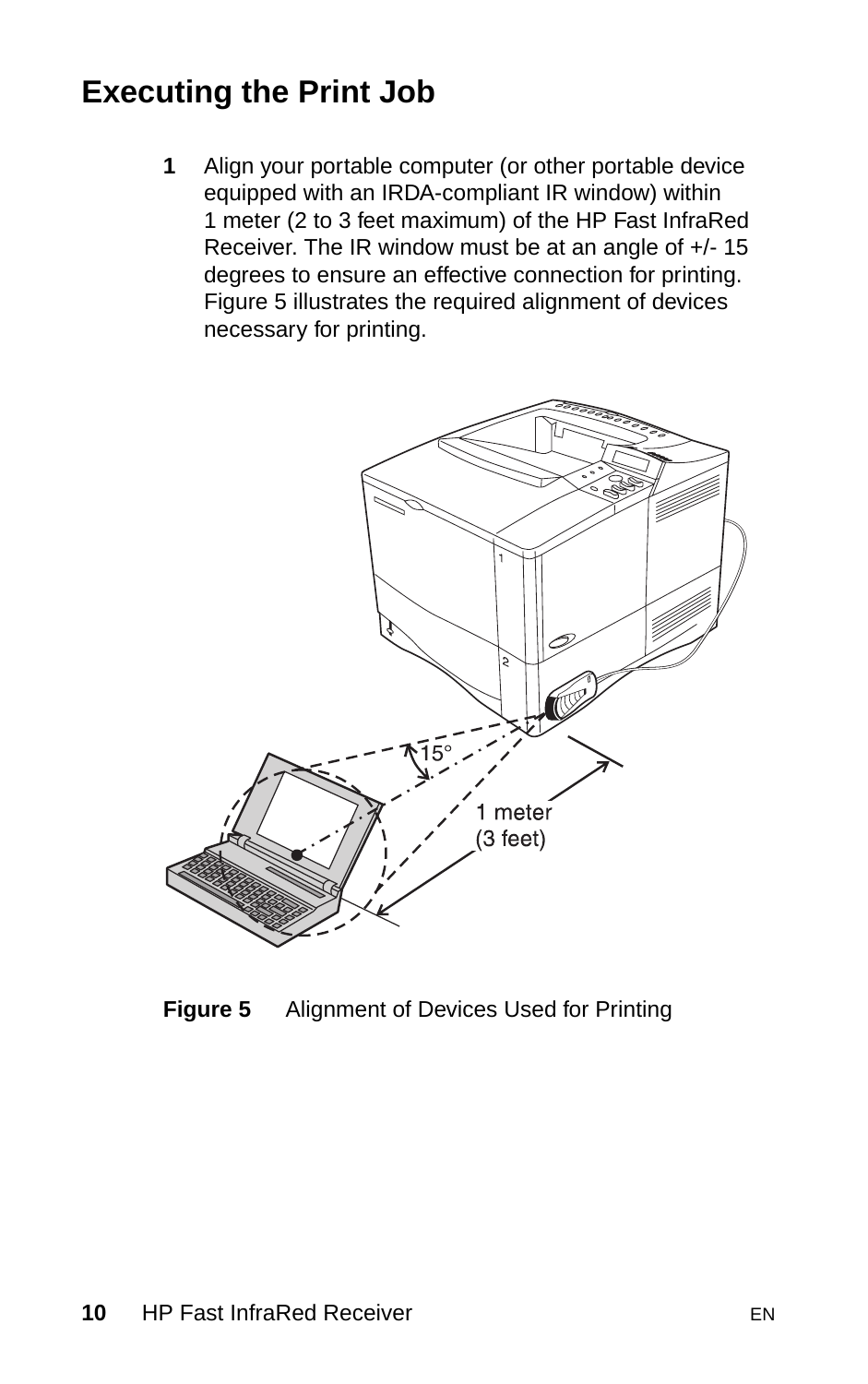**2** Execute the print job. The status indicator on the HP Fast InfraRed Receiver lights up, and, after a short delay, the printer status panel displays a PROCESSING JOB message.

If the status indicator does not light up, realign the HP Fast InfraRed Receiver with the IR port on the sending device, re-send the print job, and maintain the alignment of all devices as shown in [Figure 5.](#page-15-0) If you have to move the equipment (for example, to add paper), make sure that all devices remain within the range of operation shown in [Figure 5](#page-15-0). Only then is the required connection maintained. If the connection is interrupted before your print job is complete, the HP Fast InfraRed Receiver status indicator turns off. You have up to 40 seconds to resume the connection and continue the job. If the connection is resumed within this time, the status indicator lights up again.

#### **Note**

The connection is permanently broken if the sending port is moved out of operating range (see [Figure 5](#page-15-0)), or if anything passing between the ports blocks transmission for more than 40 seconds. (This block could be a hand, paper, or even direct sunlight). Depending on the size of the job, printing with the HP Fast InfraRed Receiver may be slightly slower than printing with a cable connected directly to the parallel port.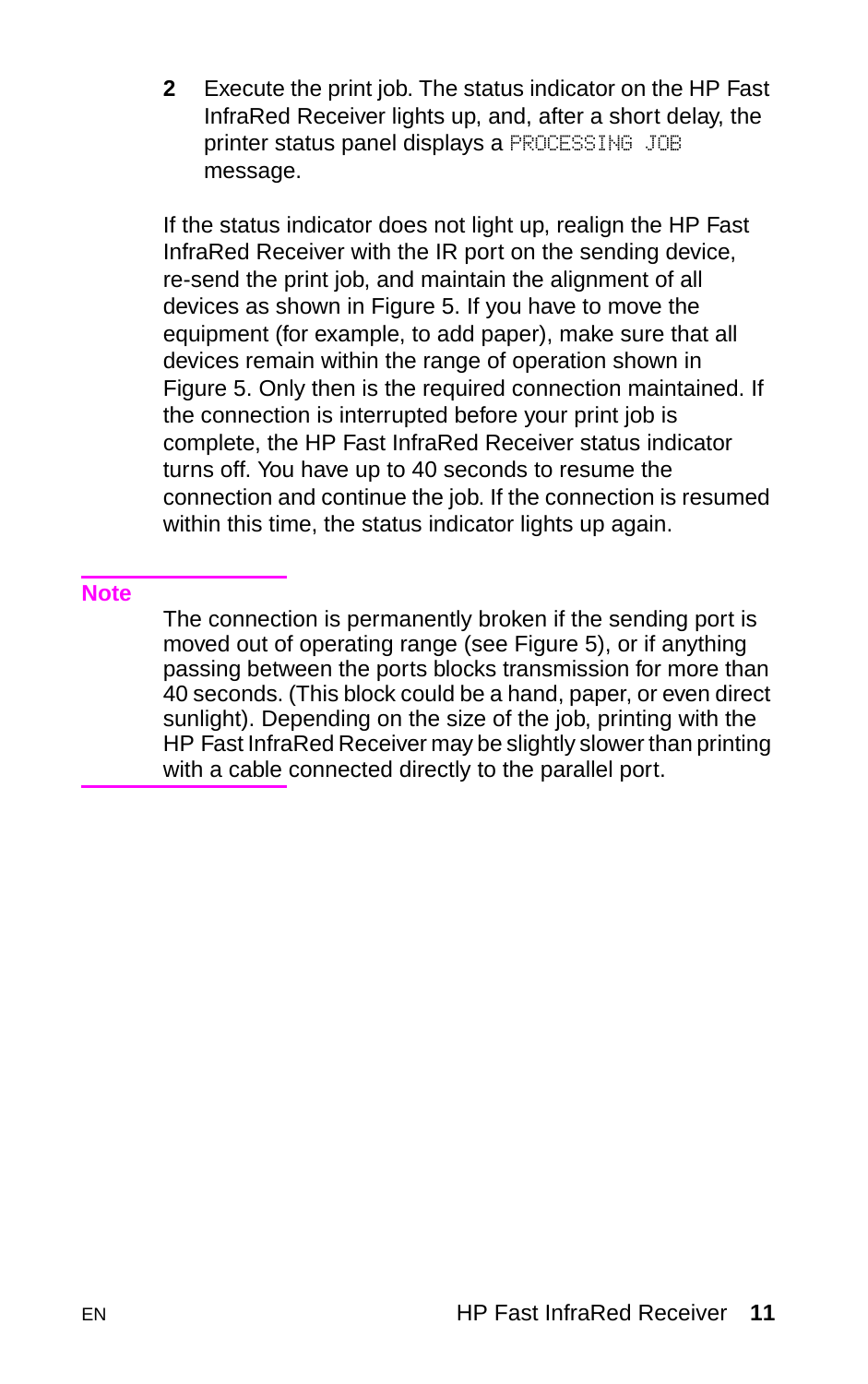# <span id="page-17-0"></span>**Handling and Care**

The HP Fast InfraRed Receiver is a delicate electronic device that should be treated with the same care as your printer. In addition, follow these precautions at all times:

- Avoid discharging static electricity to the HP Fast InfraRed Receiver.
- Do not place objects on the HP Fast InfraRed Receiver.

## **Cleaning the HP Fast InfraRed Receiver**

Always keep the device's IR window free from dust and grease.

To remove dust from the HP Fast InfraRed Receiver's surface, use a soft, non-abrasive cloth. Hardened dirt may be removed with a cloth slightly dampened in soapy water. Do not allow water to get into openings on the device.

Do not use abrasive cleaners, acrylic or lacquer paint thinners, and cleansers with an acetone or solvent base, such as MDC or EDC. These will damage the HP Fast InfraRed Receiver's plastic case.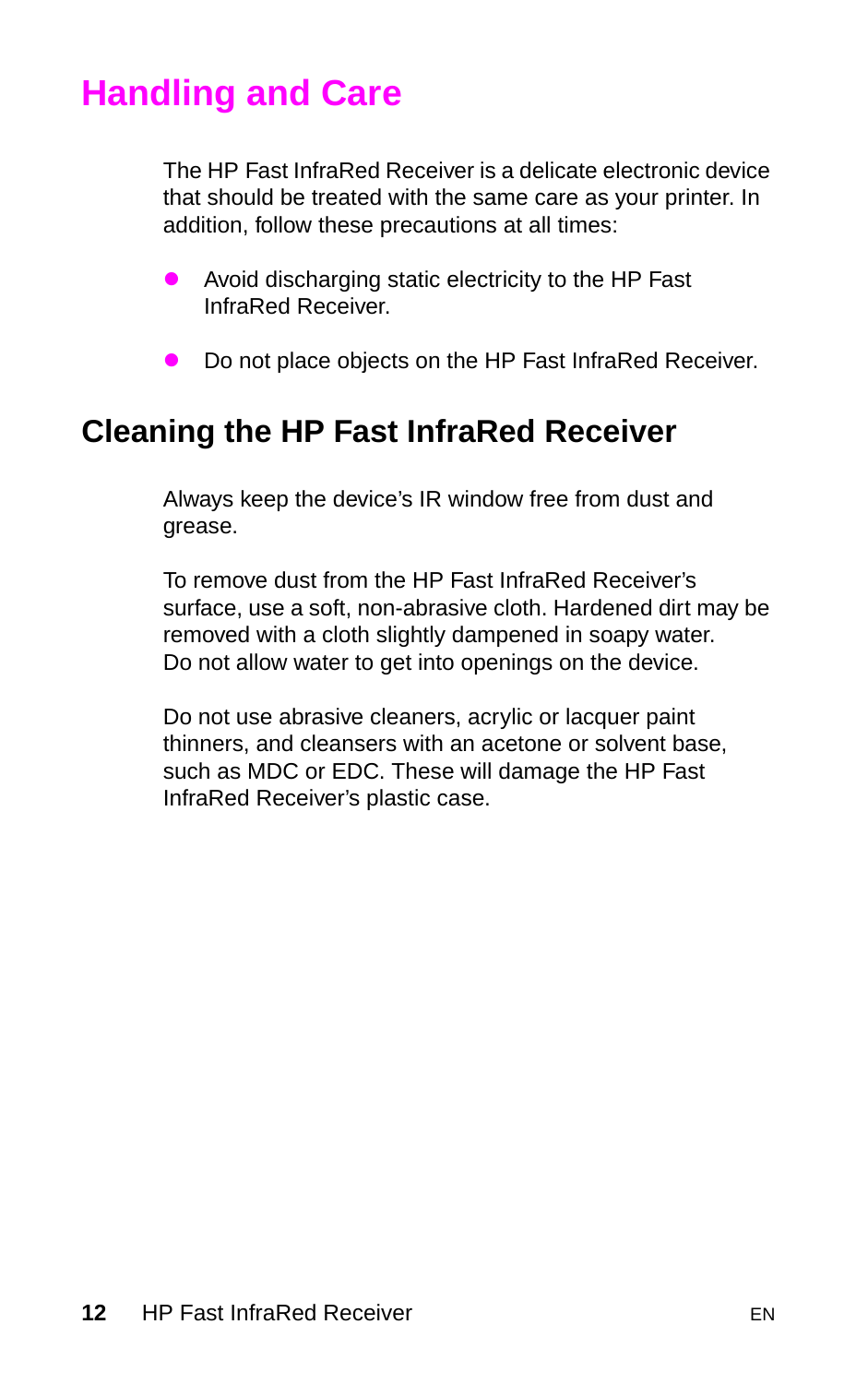# <span id="page-18-0"></span>**Troubleshooting**

If you have a problem while operating the HP Fast InfraRed Receiver, follow these steps:

- **1** Verify in your computer user's guide that your equipment is compatible with the HP Fast InfraRed Receiver, fulfills system requirements, and you have performed the correct hardware and software installation procedures.
- **2** See the Troubleshooting Chart on page [14](#page-19-0) to check if a solution to your problem is provided.
- **3** If you still have a problem, or think you may have a defective HP Fast InfraRed Receiver, consult the support section of your user's guide.

Please have the following information available before you call:

- Description of the problem
- Version of Windows or Mac OS you are using
- $\bullet$  Type of portable IRDA-compliant device you are using
- HP Fast InfraRed Receiver serial number and product number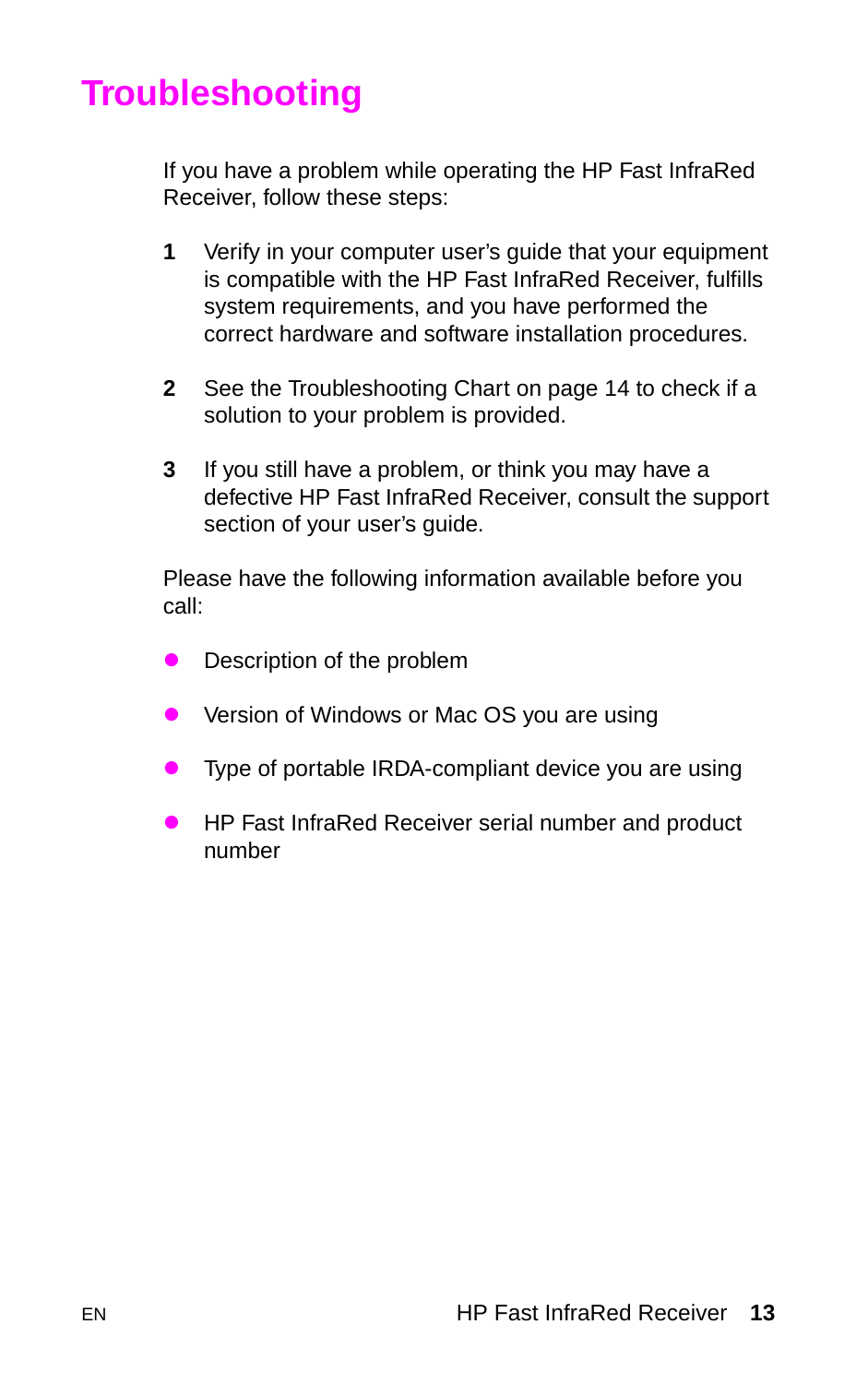## <span id="page-19-0"></span>**Troubleshooting Chart**

| <b>Condition</b>                                                                           | <b>Solution</b>                                                                                                                                                                                                                                                                                               |  |
|--------------------------------------------------------------------------------------------|---------------------------------------------------------------------------------------------------------------------------------------------------------------------------------------------------------------------------------------------------------------------------------------------------------------|--|
| IR port status indicator does not<br>light up.                                             | Make sure the printer is in READY mode and that the<br>IR port you are printing from is IRDA-compliant and<br>within the range of operation described in<br>"Executing the Print Job" on page 10.                                                                                                             |  |
|                                                                                            | Make sure the HP Fast InfraRed Receiver is<br>properly connected to the printer.                                                                                                                                                                                                                              |  |
|                                                                                            | Print the printer configuration page. Check that "IR<br>POD (IRDA Compliant)" is printed under Installed<br>Personalities and Options.                                                                                                                                                                        |  |
| Connection cannot be<br>established or transmission<br>seems to take longer than<br>usual. | Use a device that is IRDA-compliant; look for an<br>IRDA symbol on the device, or refer to the computer<br>user's guide for IRDA specifications.                                                                                                                                                              |  |
|                                                                                            | Make sure that the operating system on your<br>computer includes an IR driver and your application<br>uses the appropriate HP LaserJet printer driver.<br>(Note that complex pages take longer to print.)                                                                                                     |  |
|                                                                                            | Position the HP Fast InfraRed Receiver within the<br>range of operation (see "Executing the Print Job" on<br>page 10), and make sure that no object is blocking<br>the connection. (This object could be a hand, paper,<br>books, or even bright light.)                                                      |  |
|                                                                                            | Make sure that the two IR ports are clean (free from<br>dirt and grease).                                                                                                                                                                                                                                     |  |
|                                                                                            | Bright light of any kind (sunlight, incandescent light,<br>fluorescent light, or light from an infrared remote<br>control, such as those used for TVs and VCRs)<br>shining directly into one of the IR ports may cause<br>interference. Make sure no bright light is shining<br>directly into either IR port. |  |
|                                                                                            | Position the portable device closer to the IR port on<br>the printer.                                                                                                                                                                                                                                         |  |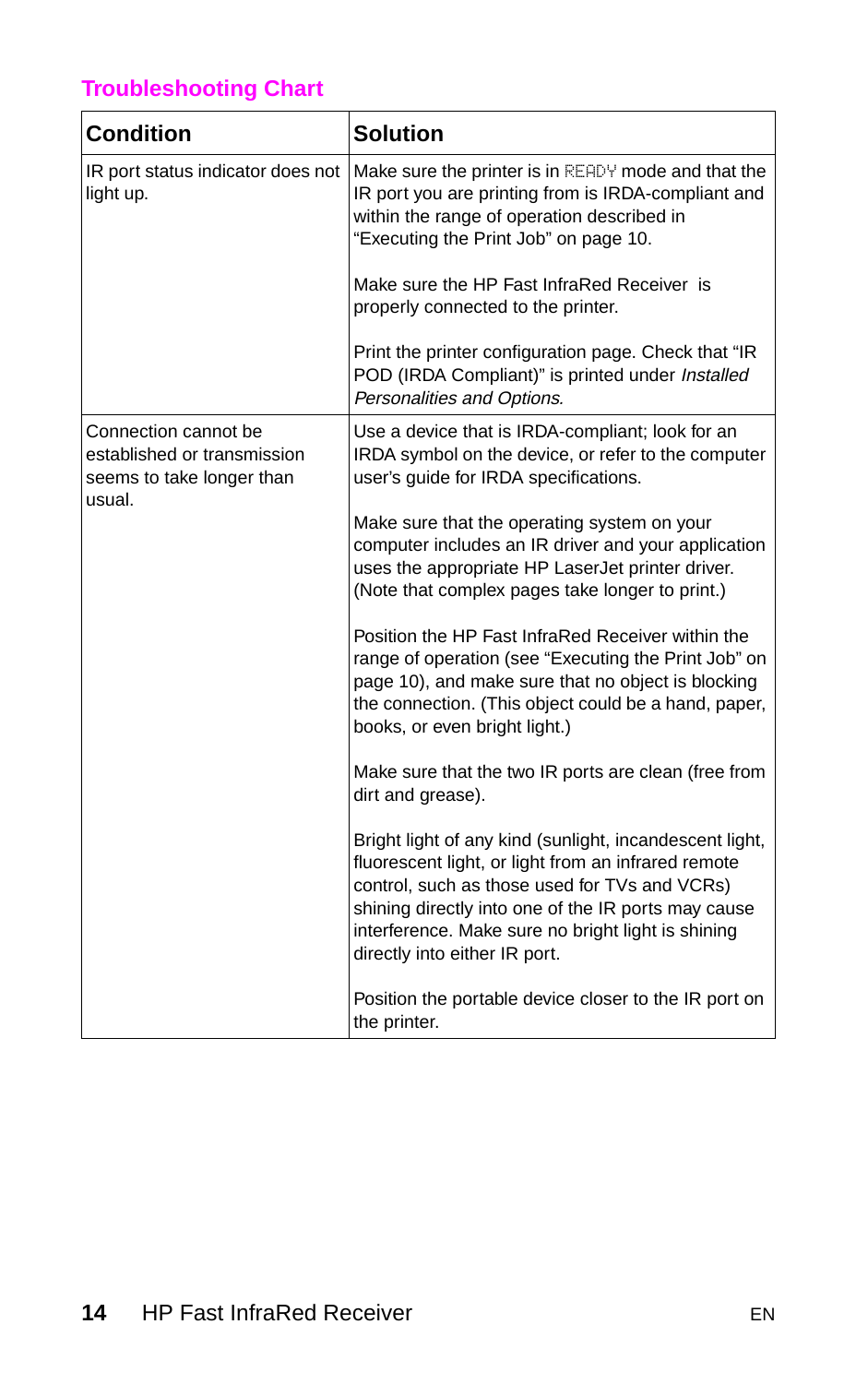## **Troubleshooting Chart (Continued)**

| <b>Condition</b>                                                            | <b>Solution</b>                                                                                                                                                                                                                                                                                   |
|-----------------------------------------------------------------------------|---------------------------------------------------------------------------------------------------------------------------------------------------------------------------------------------------------------------------------------------------------------------------------------------------|
| The printer prints only part of a<br>page or document.                      | The connection has been broken during<br>transmission.                                                                                                                                                                                                                                            |
|                                                                             | If you move the portable device during transmission,<br>the connection can be broken. IRDA-compliant<br>devices are designed to recover from temporary<br>connection interruptions. You have up to 40 seconds<br>to re-establish the connection (depending on the<br>portable device being used). |
| The print job has been properly<br>sent, but the printer will not<br>print. | If the connection is broken before the entire print job<br>has been transmitted to the printer (printing has not<br>yet started), the printer may not print any of the job.                                                                                                                       |
|                                                                             | Press the Job Cancel button to clear the printer's<br>memory. Then, re-position the portable device within<br>the range of operation (see "Executing the Print Job"<br>on page 10), and print the job again.                                                                                      |
| The IR status indicator turns off<br>during transmission.                   | The connection may have been broken, resume<br>connection within 40 seconds.                                                                                                                                                                                                                      |
|                                                                             | Press the Job Cancel button to clear the printer's<br>memory. Then, re-position the portable device within<br>the range of operation (see "Executing the Print Job"<br>on page 10), and print the job again.                                                                                      |
| PostScript™ print job will not<br>print.                                    | Check configuration in the PostScript tab of<br>Windows: check that Protocol is set to AppleTalk,<br>and Binary Data is not selected.                                                                                                                                                             |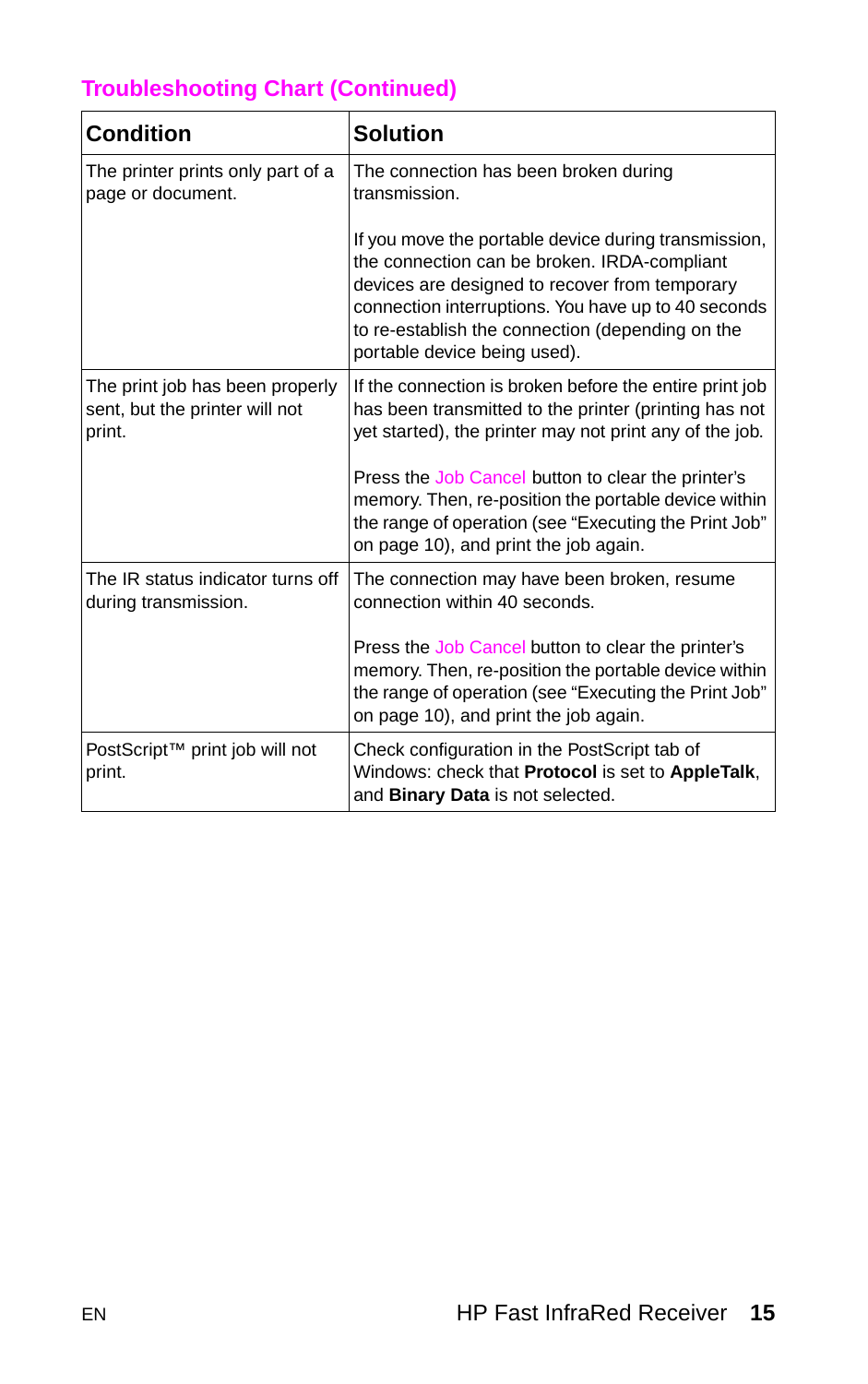# <span id="page-21-0"></span>**Specifications**

## **Product Specifications**

## **Physical Dimensions**

| Height | 0.64 in (16.3 mm) |
|--------|-------------------|
| Width  | 1.70 in (43.0 mm) |
| Depth  | 3.07 in (78.0 mm) |
| Weight | 8 oz.             |

### **Electrical Specifications**

| <b>Power Consumption</b> | During standby - 0.4 W             |  |
|--------------------------|------------------------------------|--|
|                          | During transmission - 2.0 W/400 mA |  |
| Voltage                  | 15 V DC                            |  |

### **Environmental Specifications**

| 50 to 91 <sup>o</sup> F (10 to 32.5 <sup>o</sup> C)<br><b>Operating Temperature</b> |                                                  |
|-------------------------------------------------------------------------------------|--------------------------------------------------|
| <b>Non-operating Temperature</b>                                                    | 32 to 95 <sup>o</sup> F (0 to 35 <sup>o</sup> C) |
| <b>Operating Humidity</b>                                                           | 20% to 80%                                       |
| Non-operating Humidity                                                              | 10% to 95%                                       |

## **Safety and Regulatory Conformance**

| Safety     | Complies with IEC950 requirements |  |
|------------|-----------------------------------|--|
| Regulatory | FCC B, VCCI 2, CE Marking         |  |

## **Cable Dimensions**

| Cable | 6 ft. $(1.8 \text{ m})$ |
|-------|-------------------------|
|-------|-------------------------|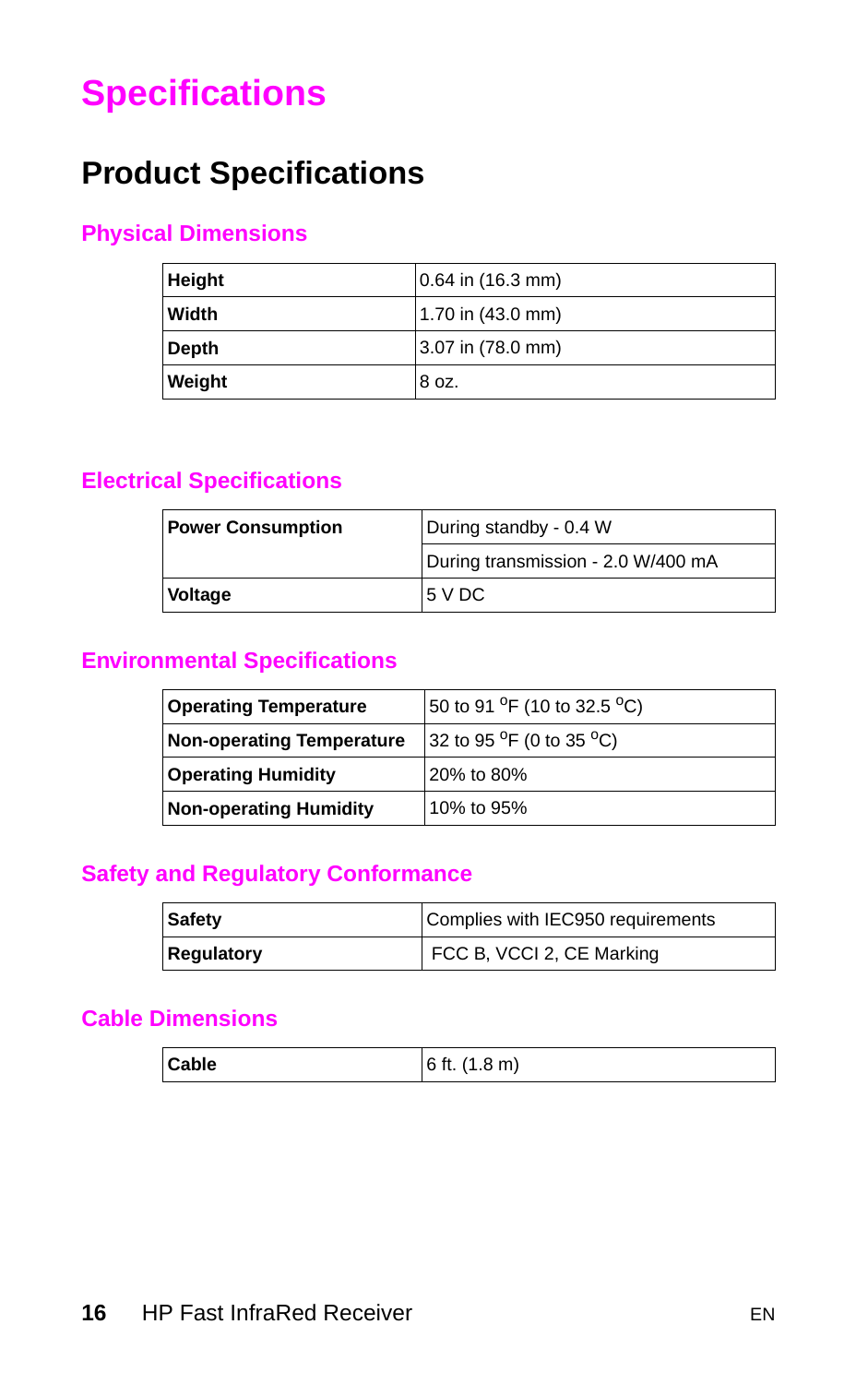## <span id="page-22-0"></span>**DIN Pin-Outs**

The HP Fast InfraRed Receiver uses the eight position mini-DIN connector. A functional description of the pins follows.





#### **DIN Connector Pin-Outs**

| <b>PIN Number</b>          | <b>Signal Name</b>  |
|----------------------------|---------------------|
| 1 (Indicator LED)          | -SIGNAL DETECT      |
| 2 (single-ended signal)    | -RX SIR             |
| 3 (Differential data)      | -TX (Transmit Data) |
| 4 (Ground)                 | <b>PWR GND</b>      |
| 5 (FIR differential data)* | -RX FIR             |
| 6 (Differential data)      | +TX (Transmit Data) |
| 7 (5 volt power)           | +5V POWER           |
| 8 (FIR differential data)  | +RX FIR             |

\*no connect for FIR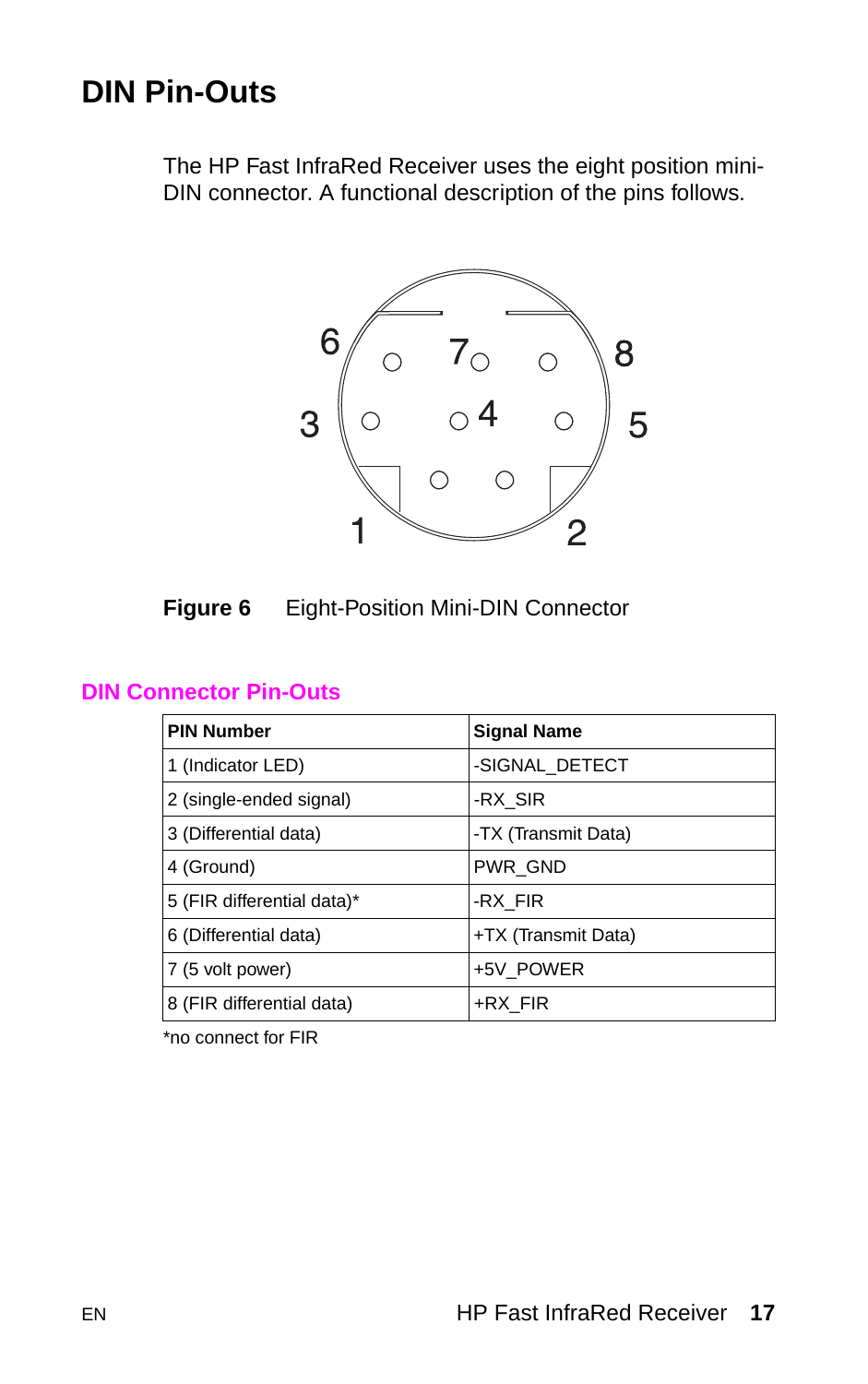## **Declaration of Conformity**

### according to ISO/IEC Guide 22 and EN45014

<span id="page-23-0"></span>

| <b>Manufacturer's Name:</b>                       |                                                       | Hewlett-Packard Company                              |                     |
|---------------------------------------------------|-------------------------------------------------------|------------------------------------------------------|---------------------|
| <b>Manufacturer's Address:</b>                    |                                                       | 11311 Chinden Boulevard                              |                     |
|                                                   |                                                       | Boise, Idaho 83714-1021, USA                         |                     |
| declares that the product                         |                                                       |                                                      |                     |
| <b>Product Name:</b>                              |                                                       | <b>HP Fast InfraRed Receiver</b>                     |                     |
| <b>Model Number:</b>                              |                                                       | C4103A                                               |                     |
| <b>Product Options:</b>                           |                                                       | ALL                                                  |                     |
| conforms to the following Product Specifications: |                                                       |                                                      |                     |
| Safety:                                           |                                                       | IEC 950:1991+A1+A2+A3 / EN 60950:1992+A1+A2+A3+A4    |                     |
|                                                   |                                                       | IEC 825-1:1993 / EN 60825-1:1994 Class 1 (Laser/LED) |                     |
| FMC:                                              | CISPR 22:1993+A1 / EN 55022:1994 Class B <sup>1</sup> |                                                      |                     |
|                                                   | EN50081-1:1992                                        |                                                      |                     |
|                                                   | EN 50082-1:1992                                       |                                                      |                     |
|                                                   |                                                       | IEC 801-2:1991 / prEN 55024-2:1992 -                 | 4 kV CD, 8 kV AD    |
|                                                   |                                                       | IEC 801-3:1984 / prEN 55024-3:1991 -                 | 3 V/m               |
|                                                   |                                                       | IEC 801-4:1988 / prEN 55024-4:1992 -                 | 0.5 kV Signal Lines |
|                                                   |                                                       |                                                      | 1.0 kV Power Lines  |
|                                                   |                                                       |                                                      |                     |

FCC Title 47 CFR, Part 15 Class  $B^2$  / ICES-003, Issue 2 / VCCI-2<sup>1</sup> AS / NZS 3548:1992 / CISPR 22:1993 Class B1

#### **Supplementary Information:**

The product herewith complies with the requirements of the following Directive and carries the CE-marking accordingly:

the EMC Directive 89/336/EEC

1) The product was tested in a typical configuration with Hewlett-Packard Personal Computer Systems.

2) This Device complies with Part 15 of the FCC Rules. Operation is subject to the following two conditions: (1) this device may not cause harmful interference, and (2) this device must accept any interference received, including interference that may cause undesired operation.

#### **For Compliance Information ONLY, contact:**

| Product Regulations Manager, Hewlett-Packard Australia<br>Ltd., 31-41 Joseph Street, Blackburn, Victoria 3130,<br>Australia                                                                    |
|------------------------------------------------------------------------------------------------------------------------------------------------------------------------------------------------|
| Your Local Hewlett-Packard Sales and Service Office or<br>Hewlett-Packard GmbH, Department HQ-TRE /<br>Standards Europe, Herrenberger Straße 130, D-71034<br>Böblingen (FAX: +49-7031-14-3143) |
| Product Regulations Manager, Hewlett-Packard<br>Company, PO Box 15 Mail Stop 160, Boise, ID 83707-<br>0015 (Phone: 208-396-6000)                                                               |
|                                                                                                                                                                                                |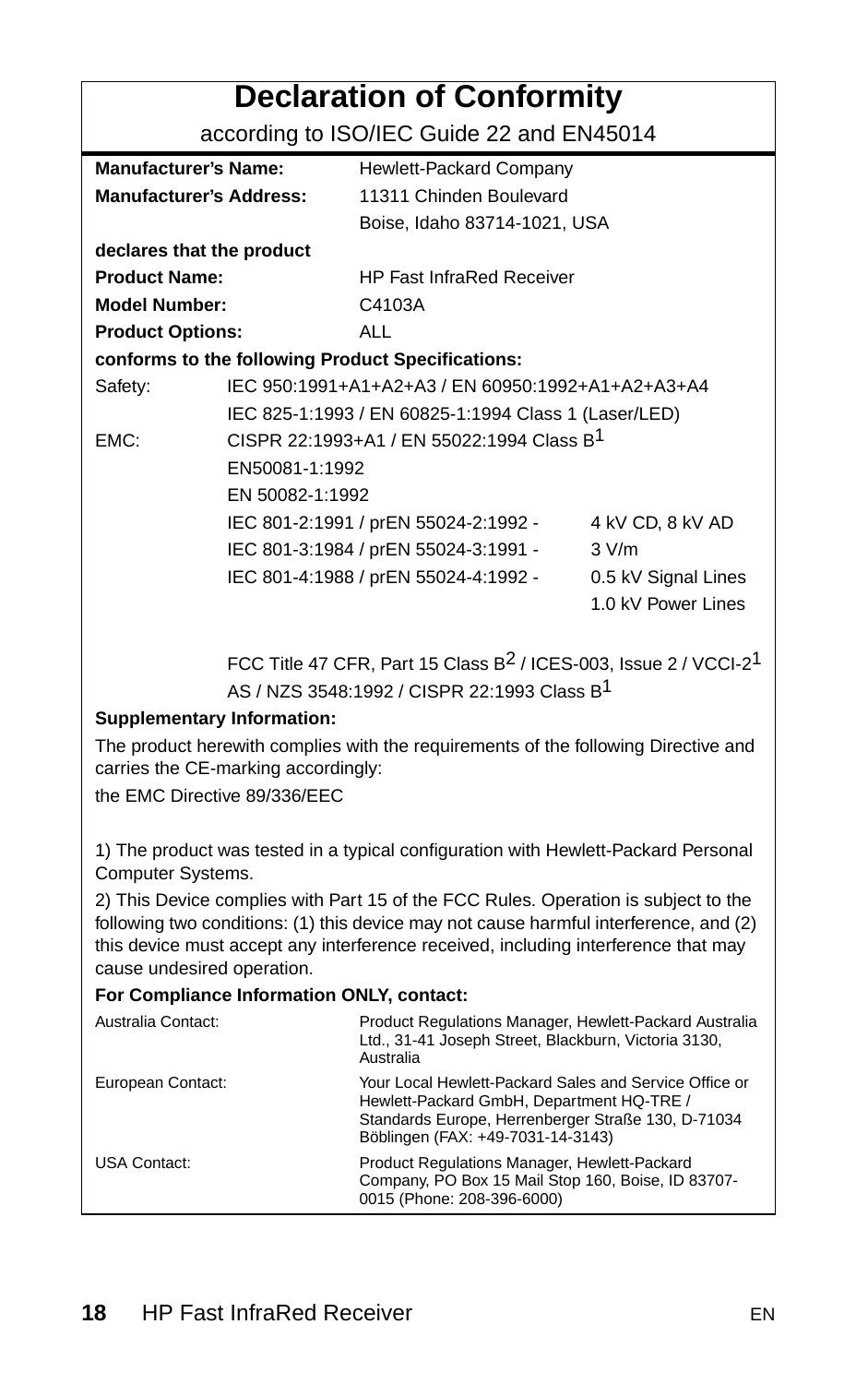## <span id="page-24-0"></span>**U.S.A. Federal Communications Commission (FCC) Statement**

This equipment has been tested and found to comply with the limits for a Class B digital device, pursuant to part 15 of the FCC Rules. These limits are designed to provide reasonable protection against harmful interference in a residential installation. This equipment generates, uses, and can radiate radio frequency energy, and if not installed and used in accordance with the instructions, may cause harmful interference to radio communications. However, there is no guarantee that interference will not occur in a particular installation. If this equipment does cause harmful interference to radio or television reception, which can be determined by turning the equipment off and on, the user is encouraged to try to correct the interference by one or more of the following measures:

- Reorient or relocate the receiving antenna.
- $\bullet$  Increase the separation between the equipment and receiver.
- $\bullet$  Connect the equipment into an outlet on a circuit different from that to which the receiver is connected.
- Consult the dealer or an experienced radio/TV technician for help.

Compliance to these regulations requires the use of shielded cables. Changes or modifications to the equipment not expressly approved by Hewlett-Packard could void the user's authority to operate it.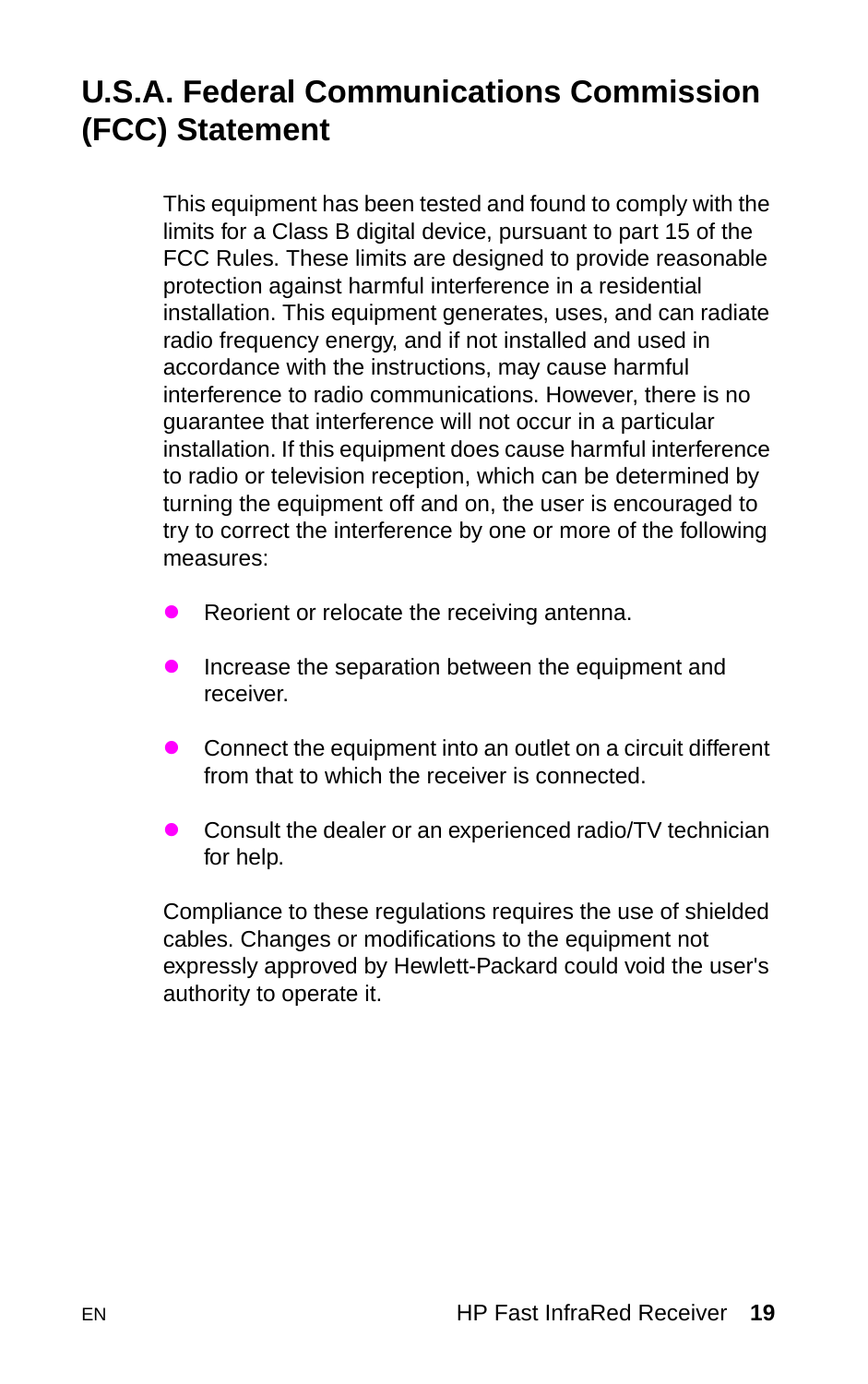## <span id="page-25-0"></span>**Canadian Department of Communications (DOC) Statement**

This digital apparatus does not exceed the Class B limits for radio noise emissions from digital apparatus as set out in the Radio Interference Requirements of the Canadian Department of Communications.

Compliance to these regulations requires the use of shielded cables.

## **VCCI Statement (Japan)**

この装置は,情報処理装置等電波障害自主規制協議会(VCCI)の基準 ・<br>を目的としていますが,この装置がラジオやテレビジョン受信機に近接して 使用されると,受信障害を引き起こすことがあります。<br>- 取り扱い説明書に従って正しい取り扱いをして下さい。

#### **WARNING!**

Using controls, making adjustments, or performing procedures other than those specified in this manual may result in exposure to hazardous radiation.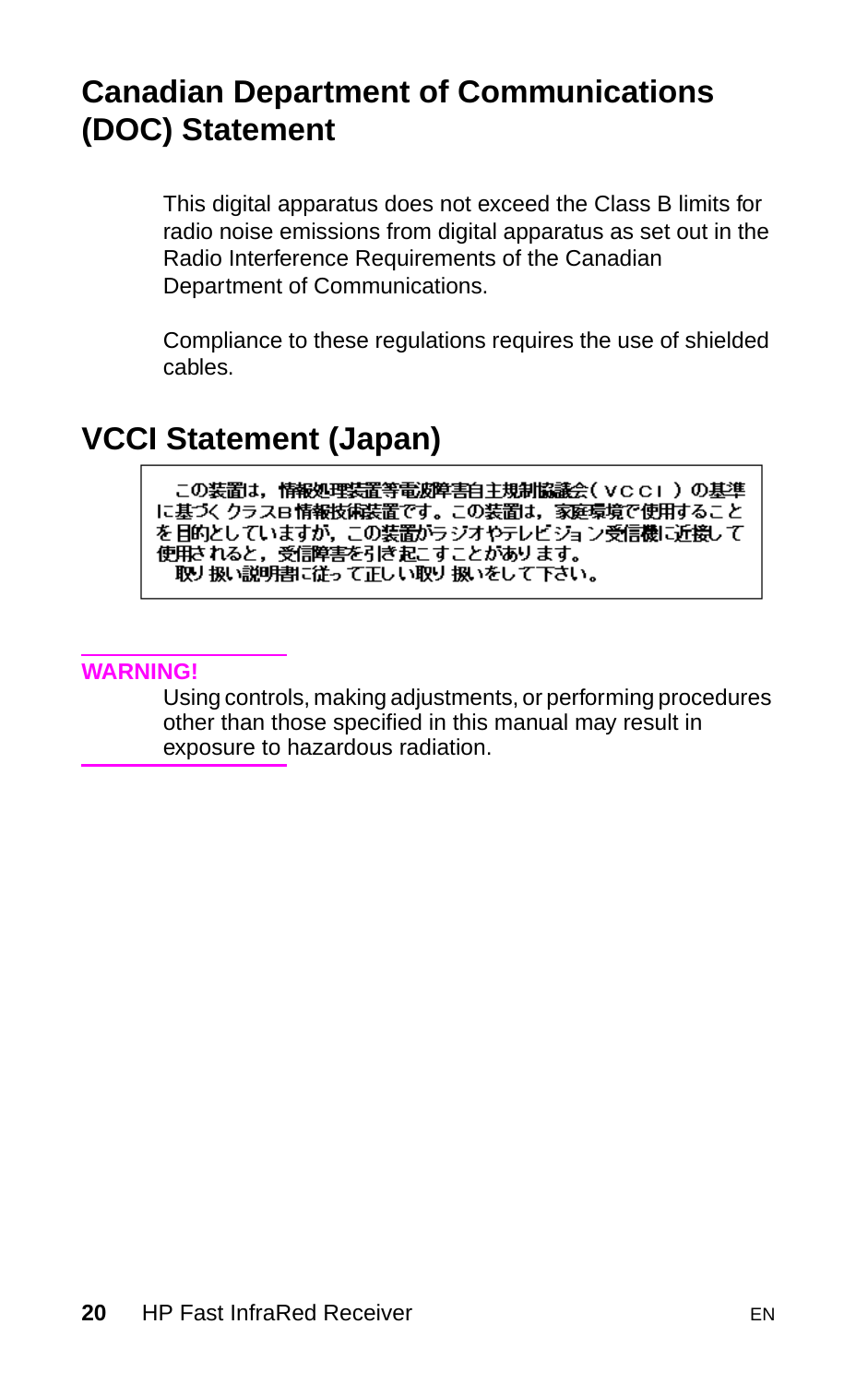## <span id="page-26-0"></span>**Warranty**

HP warrants that the HP Fast InfraRed Receiver will be free from defects, and will meet the InfraRed Receiver specifications as presented by HP at the time of original purchase, for one year. Under this warranty HP will, at its sole option, repair or replace any InfraRed Receiver which is defective or does not meet the InfraRed Receiver specifications. Options, cables, accessories, and included items are covered by the same warranty as the HP Fast InfraRed Receiver for which they are purchased. Purchaser pays freight charges to return replaced equipment under this warranty.

If you think you have a defective InfraRed Receiver, call HP's Technical Support or your local sales office for assistance.

Warranty does not cover (1) InfraRed Receivers with serial numbers that cannot be read; (2) InfraRed Receivers which have been operated with incompatible accessories. Warranty will not cover damage resulting from: (1) abnormal conditions including but not limited to accidents, fire, water, etc.; (2) neglect or misuse of InfraRed Receiver; (3) causes external to the InfraRed Receiver, including but not limited to failure or fluctuation of electrical power, air conditioning, humidity control, etc. (4) maintenance, repairs, alterations, or modifications performed by any person or entity other than HP.

This warranty is exclusive of all other warranties, whether expressed, implied, or statutory. HP does not warrant InfraRed Receiver for fitness for a particular purpose or merchantability. HP will not be liable for any special, consequential, indirect or incidental damages, even if advised of their possibility. Some states do not allow for the exclusion or limitation of certain liabilities, so the above limitations may not apply. This warranty gives you specific legal rights, and you may also have other legal rights which vary from state to state.